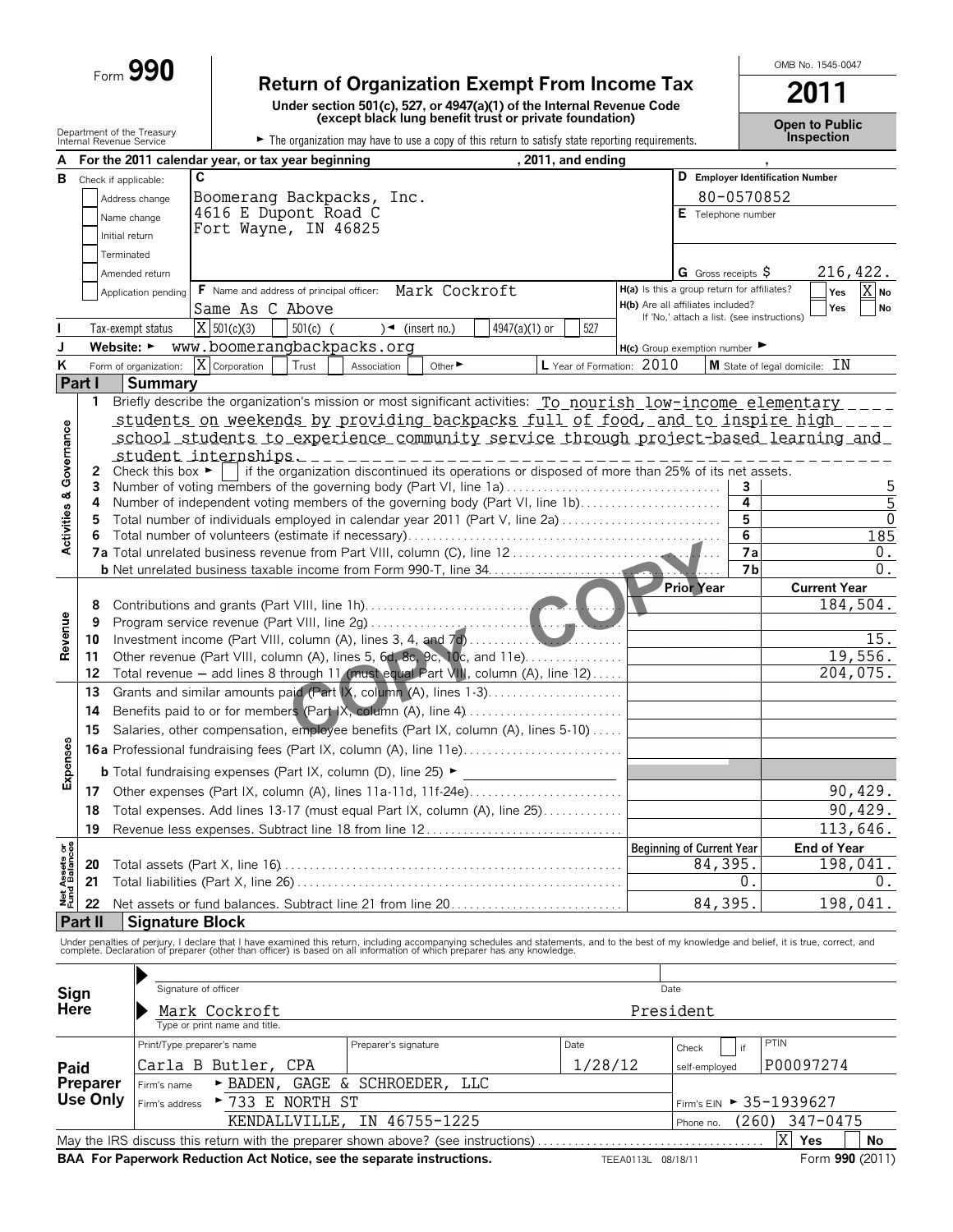|            |             | Form 990 (2011) Boomerang Backpacks, Inc.            |                                                                                                                                                                                                                                                                                    |               | 80-0570852               |                 | Page 2 |
|------------|-------------|------------------------------------------------------|------------------------------------------------------------------------------------------------------------------------------------------------------------------------------------------------------------------------------------------------------------------------------------|---------------|--------------------------|-----------------|--------|
| Part III   |             | <b>Statement of Program Service Accomplishments</b>  |                                                                                                                                                                                                                                                                                    |               |                          |                 |        |
|            |             |                                                      |                                                                                                                                                                                                                                                                                    |               |                          |                 |        |
|            |             | 1 Briefly describe the organization's mission:       |                                                                                                                                                                                                                                                                                    |               |                          |                 |        |
|            |             |                                                      | To nourish low-income elementary students on weekends_by_providing_backpacks_full_of                                                                                                                                                                                               |               |                          |                 |        |
|            |             |                                                      | food, and to inspire high school students to experience community service through                                                                                                                                                                                                  |               |                          |                 |        |
|            |             |                                                      | project-based learning and student internships.                                                                                                                                                                                                                                    |               |                          |                 |        |
|            |             |                                                      |                                                                                                                                                                                                                                                                                    |               |                          |                 |        |
|            |             |                                                      | 2 Did the organization undertake any significant program services during the year which were not listed on the prior                                                                                                                                                               |               |                          |                 |        |
|            |             |                                                      |                                                                                                                                                                                                                                                                                    |               |                          | ΙX<br>Yes       | No     |
|            |             | If 'Yes,' describe these new services on Schedule O. |                                                                                                                                                                                                                                                                                    |               |                          |                 |        |
| 3.         |             |                                                      | Did the organization cease conducting, or make significant changes in how it conducts, any program services?                                                                                                                                                                       |               |                          | IX<br>Yes       | No     |
|            |             | If 'Yes,' describe these changes on Schedule O.      |                                                                                                                                                                                                                                                                                    |               |                          |                 |        |
| 4          |             |                                                      | Describe the organization's program service accomplishments for each of its three largest program services, as measured by expenses.<br>Section 501(c)(3) and 501(c)(4) organizations and section 4947(a)(1) trusts are required to report the amount of grants and allocations to |               |                          |                 |        |
|            |             |                                                      | others, the total expenses, and revenue, if any, for each program service reported.                                                                                                                                                                                                |               |                          |                 |        |
|            |             |                                                      |                                                                                                                                                                                                                                                                                    |               |                          |                 |        |
|            | 4a (Code:   |                                                      | $(1, 5)$ Expenses \$ 81,660. including grants of \$ (Revenue \$)                                                                                                                                                                                                                   |               |                          |                 |        |
|            |             |                                                      | Provide food to low-income elementary students on weekends                                                                                                                                                                                                                         |               |                          |                 |        |
|            |             |                                                      |                                                                                                                                                                                                                                                                                    |               |                          |                 |        |
|            |             |                                                      |                                                                                                                                                                                                                                                                                    |               |                          |                 |        |
|            |             |                                                      |                                                                                                                                                                                                                                                                                    |               |                          |                 |        |
|            |             |                                                      |                                                                                                                                                                                                                                                                                    |               |                          |                 |        |
|            |             |                                                      |                                                                                                                                                                                                                                                                                    |               |                          |                 |        |
|            |             |                                                      |                                                                                                                                                                                                                                                                                    |               |                          |                 |        |
|            |             |                                                      |                                                                                                                                                                                                                                                                                    |               |                          |                 |        |
|            |             |                                                      |                                                                                                                                                                                                                                                                                    |               |                          |                 |        |
|            |             |                                                      |                                                                                                                                                                                                                                                                                    |               |                          |                 |        |
|            |             |                                                      |                                                                                                                                                                                                                                                                                    |               |                          |                 |        |
|            |             |                                                      |                                                                                                                                                                                                                                                                                    |               |                          |                 |        |
|            | 4b (Code:   | ) (Expenses \$                                       | including grants of \$                                                                                                                                                                                                                                                             |               | ) (Revenue $\frac{1}{2}$ |                 |        |
|            |             |                                                      |                                                                                                                                                                                                                                                                                    |               |                          |                 |        |
|            |             |                                                      |                                                                                                                                                                                                                                                                                    |               |                          |                 |        |
|            |             |                                                      |                                                                                                                                                                                                                                                                                    |               |                          |                 |        |
|            |             |                                                      |                                                                                                                                                                                                                                                                                    |               |                          |                 |        |
|            |             |                                                      |                                                                                                                                                                                                                                                                                    |               |                          |                 |        |
|            |             |                                                      |                                                                                                                                                                                                                                                                                    |               |                          |                 |        |
|            |             |                                                      |                                                                                                                                                                                                                                                                                    |               |                          |                 |        |
|            |             |                                                      |                                                                                                                                                                                                                                                                                    |               |                          |                 |        |
|            |             |                                                      |                                                                                                                                                                                                                                                                                    |               |                          |                 |        |
|            |             |                                                      |                                                                                                                                                                                                                                                                                    |               |                          |                 |        |
|            |             |                                                      |                                                                                                                                                                                                                                                                                    |               |                          |                 |        |
|            |             |                                                      |                                                                                                                                                                                                                                                                                    |               |                          |                 |        |
|            |             |                                                      |                                                                                                                                                                                                                                                                                    |               |                          |                 |        |
|            | $4c$ (Code: | ) (Expenses \$                                       | including grants of \$                                                                                                                                                                                                                                                             |               | )(Revenue \$             |                 |        |
|            |             |                                                      |                                                                                                                                                                                                                                                                                    |               |                          |                 |        |
|            |             |                                                      |                                                                                                                                                                                                                                                                                    |               |                          |                 |        |
|            |             |                                                      |                                                                                                                                                                                                                                                                                    |               |                          |                 |        |
|            |             |                                                      |                                                                                                                                                                                                                                                                                    |               |                          |                 |        |
|            |             |                                                      |                                                                                                                                                                                                                                                                                    |               |                          |                 |        |
|            |             |                                                      |                                                                                                                                                                                                                                                                                    |               |                          |                 |        |
|            |             |                                                      |                                                                                                                                                                                                                                                                                    |               |                          |                 |        |
|            |             |                                                      |                                                                                                                                                                                                                                                                                    |               |                          |                 |        |
|            |             |                                                      |                                                                                                                                                                                                                                                                                    |               |                          |                 |        |
|            |             |                                                      |                                                                                                                                                                                                                                                                                    |               |                          |                 |        |
|            |             |                                                      |                                                                                                                                                                                                                                                                                    |               |                          |                 |        |
|            |             |                                                      |                                                                                                                                                                                                                                                                                    |               |                          |                 |        |
|            |             | 4d Other program services. (Describe in Schedule O.) |                                                                                                                                                                                                                                                                                    |               |                          |                 |        |
|            | (Expenses   | \$                                                   | including grants of $\frac{1}{2}$                                                                                                                                                                                                                                                  | ) (Revenue \$ |                          |                 |        |
|            |             | 4e Total program service expenses ▶                  | 81,660.                                                                                                                                                                                                                                                                            |               |                          |                 |        |
| <b>BAA</b> |             |                                                      | TEEA0102L 07/05/11                                                                                                                                                                                                                                                                 |               |                          | Form 990 (2011) |        |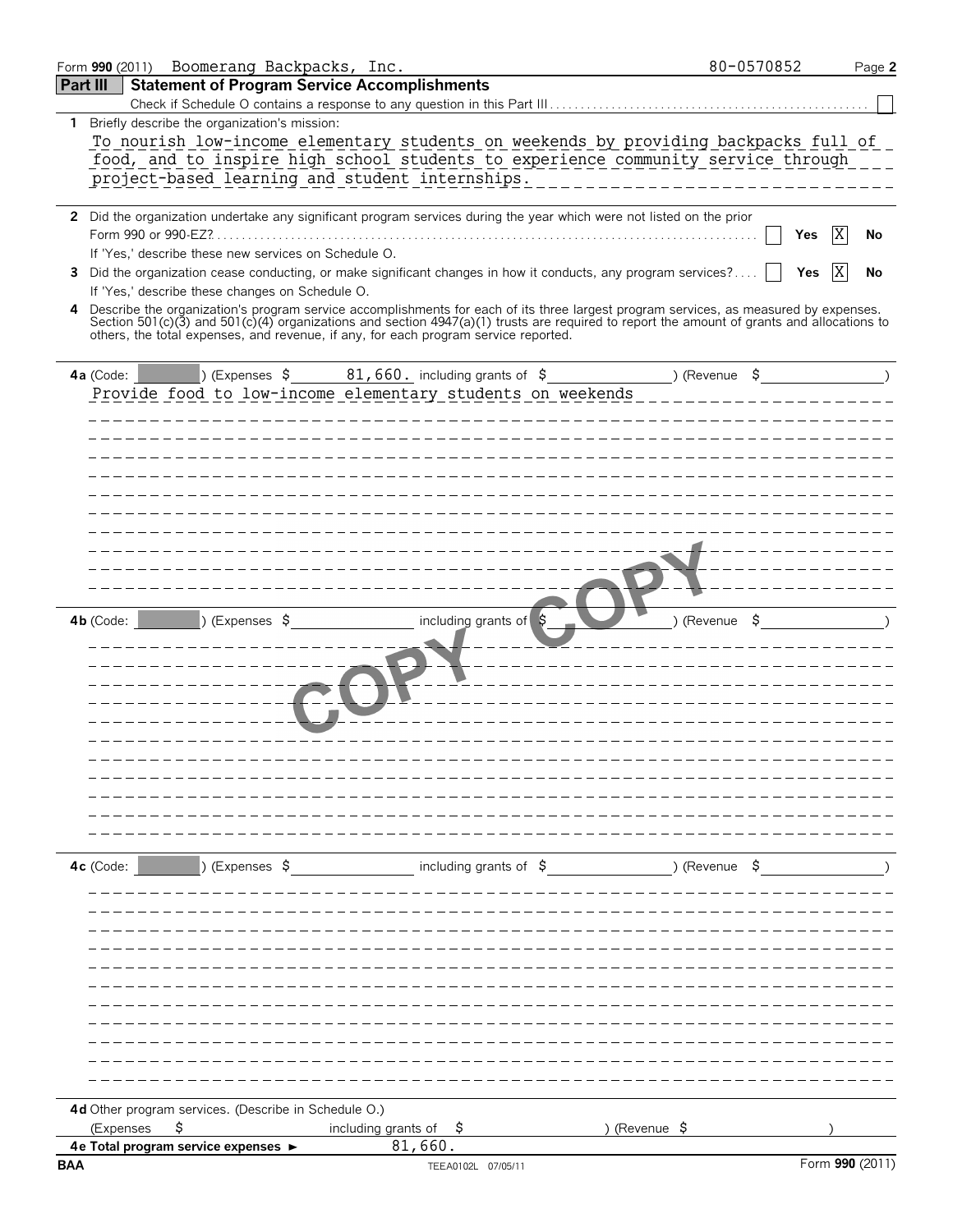Form **990** (2011) Page **3** Boomerang Backpacks, Inc. 80-0570852

|     | <b>Part IV</b> | <b>Checklist of Required Schedules</b>                                                                                                                                                                                                              |                 |     |    |
|-----|----------------|-----------------------------------------------------------------------------------------------------------------------------------------------------------------------------------------------------------------------------------------------------|-----------------|-----|----|
|     |                |                                                                                                                                                                                                                                                     |                 | Yes | No |
|     |                | 1 Is the organization described in section 501(c)(3) or $4947(a)(1)$ (other than a private foundation)? If 'Yes,' complete                                                                                                                          | $\mathbf{1}$    | X   |    |
|     |                | 2 Is the organization required to complete Schedule B, Schedule of Contributors (see instructions)?                                                                                                                                                 | $\overline{2}$  |     | Χ  |
| 3   |                | Did the organization engage in direct or indirect political campaign activities on behalf of or in opposition to candidates                                                                                                                         | 3               |     | X  |
|     |                | 4 Section 501(c)(3) organizations. Did the organization engage in lobbying activities, or have a section 501(h) election<br>in effect during the tax year? If 'Yes,' complete Schedule C, Part II.                                                  | 4               |     | X  |
| 5.  |                | Is the organization a section 501(c)(4), 501(c)(5), or 501(c)(6) organization that receives membership dues,<br>assessments, or similar amounts as defined in Revenue Procedure 98-19? If 'Yes,' complete Schedule C. Part III                      | 5               |     |    |
| 6   |                | Did the organization maintain any donor advised funds or any similar funds or accounts for which donors have the right to provide advice on the distribution or investment of amounts in such funds or accounts? If 'Yes,' com                      | 6               |     | X  |
| 7   |                | Did the organization receive or hold a conservation easement, including easements to preserve open space, the                                                                                                                                       | 7               |     | X  |
| 8   |                | Did the organization maintain collections of works of art, historical treasures, or other similar assets? If 'Yes,'                                                                                                                                 | 8               |     | X  |
| 9   |                | Did the organization report an amount in Part X, line 21; serve as a custodian for amounts not listed in Part X;<br>or provide credit counseling, debt management, credit repair, or debt negotiation services? If 'Yes,' complete                  | 9               |     | X  |
| 10  |                | Did the organization, directly or through a related organization, hold assets in term, permanent, or quasi-endowments? If                                                                                                                           | 10              |     | X  |
| 11  |                | If the organization's answer to any of the following questions is 'Yes', then complete Schedule D, Parts VI, VII, VIII, IX,<br>or X as applicable.                                                                                                  |                 |     |    |
|     |                | a Did the organization report an amount for land, buildings and equipment in Part X, line 10? If 'Yes, complete Schedule                                                                                                                            | 11 a            |     | X  |
|     |                | b Did the organization report an amount for investments- other securities in Part X, line 12 that is 5% or more of its total<br>assets reported in Part X, line 16? If 'Yes,' complete Schedule D, Part VII.                                        | 11 <sub>b</sub> |     | X  |
|     |                | c Did the organization report an amount for investments— program related in Part X, line 13 that is 5% or more of its total                                                                                                                         | 11 c            |     | X  |
|     |                | d Did the organization report an amount for other assets in Part X, line 15 that is 5% or more of its total assets reported                                                                                                                         | 11d             |     | X  |
|     |                | e Did the organization report an amount for other liabilities in Part X, line 25? If 'Yes,' complete Schedule D, Part X                                                                                                                             | 11e             |     | X  |
|     |                | f Did the organization's separate or consolidated financial statements for the tax year include a footnote that addresses<br>the organization's liability for uncertain tax positions under FIN 48 (ASC 740)? If 'Yes,' complete Schedule D, Part X | 11 f            |     | Χ  |
|     |                | 12a Did the organization obtain separate, independent audited financial statements for the tax year? If 'Yes,' complete                                                                                                                             | 12a             |     | X  |
|     |                | <b>b</b> Was the organization included in consolidated, independent audited financial statements for the tax year? If 'Yes,' and<br>if the organization answered 'No' to line 12a, then completing Schedule D, Parts XI, XII, and XIII is optional  | 12 <sub>b</sub> |     | Χ  |
|     |                |                                                                                                                                                                                                                                                     | 13              |     | Χ  |
|     |                | 14a Did the organization maintain an office, employees, or agents outside of the United States?                                                                                                                                                     | 14a             |     | X  |
|     |                | <b>b</b> Did the organization have aggregate revenues or expenses of more than \$10,000 from grantmaking, fundraising,<br>business, and program service activities outside the United States? If 'Yes,' complete Schedule F, Parts I and IV         | 14b             |     | X  |
|     |                | 15 Did the organization report on Part IX, column (A), line 3, more than \$5,000 of grants or assistance to any organization                                                                                                                        | 15              |     | X  |
| 16  |                | Did the organization report on Part IX, column (A), line 3, more than \$5,000 of aggregate grants or assistance to individuals located outside the United States? If 'Yes,' complete Schedule F, Parts III and IV                                   | 16              |     | X  |
| 17  |                | Did the organization report a total of more than \$15,000 of expenses for professional fundraising services on Part IX,                                                                                                                             | 17              |     | X  |
| 18  |                | Did the organization report more than \$15,000 total of fundraising event gross income and contributions on Part VIII,                                                                                                                              | 18              | X   |    |
| 19. |                | Did the organization report more than \$15,000 of gross income from gaming activities on Part VIII, line 9a? If 'Yes,'                                                                                                                              | 19              |     | X  |
|     |                |                                                                                                                                                                                                                                                     | 20              |     | Χ  |
|     |                | <b>b</b> If 'Yes' to line 20a, did the organization attach its audited financial statements to this return?                                                                                                                                         | 20 <sub>b</sub> |     |    |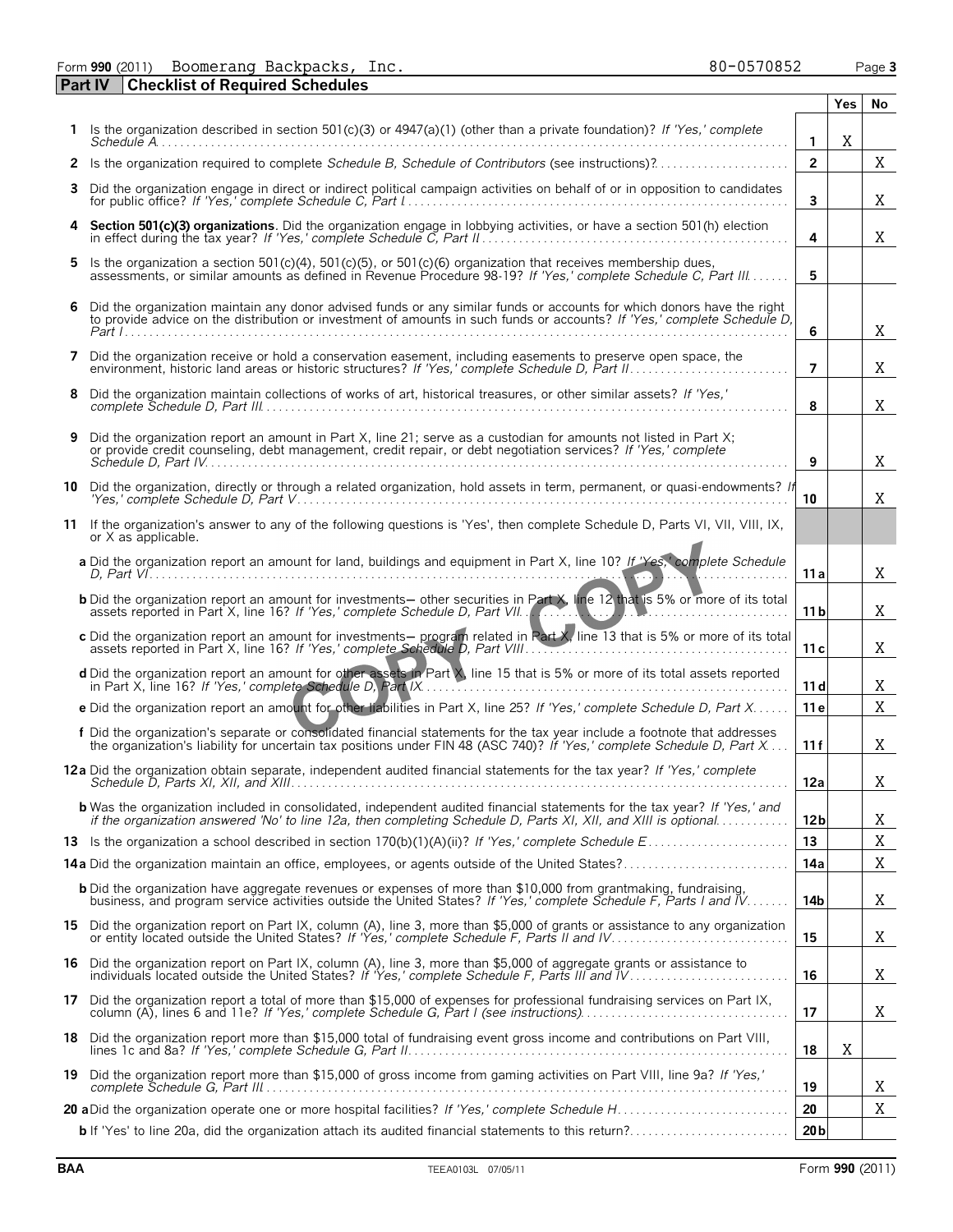Form **990** (2011) Page **4** Boomerang Backpacks, Inc. 80-0570852

|            | Part IV<br><b>Checklist of Required Schedules</b> (continued)                                                                                                                                                                                                                                                                                                                                                                                                                                                                                            |                 |     |                 |
|------------|----------------------------------------------------------------------------------------------------------------------------------------------------------------------------------------------------------------------------------------------------------------------------------------------------------------------------------------------------------------------------------------------------------------------------------------------------------------------------------------------------------------------------------------------------------|-----------------|-----|-----------------|
|            |                                                                                                                                                                                                                                                                                                                                                                                                                                                                                                                                                          |                 | Yes | No              |
|            | 21 Did the organization report more than \$5,000 of grants and other assistance to governments and organizations in the United States on Part IX, column (A), line 1? If 'Yes,' complete Schedule I, Parts I and II                                                                                                                                                                                                                                                                                                                                      | 21              |     | Χ               |
|            | 22 Did the organization report more than \$5,000 of grants and other assistance to individuals in the United States on Part                                                                                                                                                                                                                                                                                                                                                                                                                              | 22              |     | X               |
|            | 23 Did the organization answer 'Yes' to Part VII, Section A, line 3, 4, or 5 about compensation of the organization's current<br>and former officers, directors, trustees, key employees, and highest compensated employees? If 'Yes,' complete                                                                                                                                                                                                                                                                                                          | 23              |     | X               |
|            | 24a Did the organization have a tax-exempt bond issue with an outstanding principal amount of more than \$100,000 as of the last day of the year, and that was issued after December 31, 2002? If 'Yes,' answer lines 24b throu                                                                                                                                                                                                                                                                                                                          | 24a             |     | X               |
|            | <b>b</b> Did the organization invest any proceeds of tax-exempt bonds beyond a temporary period exception?                                                                                                                                                                                                                                                                                                                                                                                                                                               | 24 <sub>b</sub> |     |                 |
|            | c Did the organization maintain an escrow account other than a refunding escrow at any time during the year to defease<br>$\mathsf{any}\ \mathsf{tax\text{-}exempt}\ \mathsf{bonds?}\ \mathsf{}\ \mathsf{}\ \mathsf{}\ \mathsf{}\ \mathsf{}\ \mathsf{}\ \mathsf{}\ \mathsf{}\ \mathsf{}\ \mathsf{}\ \mathsf{}\ \mathsf{}\ \mathsf{}\ \mathsf{}\ \mathsf{}\ \mathsf{}\ \mathsf{}\ \mathsf{}\ \mathsf{}\ \mathsf{}\ \mathsf{}\ \mathsf{}\ \mathsf{}\ \mathsf{}\ \mathsf{}\ \mathsf{}\ \mathsf{}\ \mathsf{}\ \mathsf{}\ \mathsf{}\ \mathsf{}\ \mathsf{}\ \$ | 24c             |     |                 |
|            | d Did the organization act as an 'on behalf of' issuer for bonds outstanding at any time during the year?                                                                                                                                                                                                                                                                                                                                                                                                                                                | 24d             |     |                 |
|            | 25 a Section 501(c)(3) and 501(c)(4) organizations. Did the organization engage in an excess benefit transaction with a                                                                                                                                                                                                                                                                                                                                                                                                                                  | 25a             |     | X               |
|            | <b>b</b> Is the organization aware that it engaged in an excess benefit transaction with a disqualified person in a prior year, and that the transaction has not been reported on any of the organization's prior Forms 990 or 990-                                                                                                                                                                                                                                                                                                                      | 25 <sub>b</sub> |     | X               |
|            | 26 Was a loan to or by a current or former officer, director, trustee, key employee, highly compensated employee, or<br>disqualified person outstanding as of the end of the organization's tax year? If 'Yes,' complete Schedule L. Part II.                                                                                                                                                                                                                                                                                                            | 26              |     | X               |
| 27         | Did the organization provide a grant or other assistance to an officer, director, trustee, key employee, substantial<br>contributor or employee thereof, a grant selection committee member, or to a 35% controlled entity or fam                                                                                                                                                                                                                                                                                                                        | 27              |     | X               |
|            | 28 Was the organization a party to a business transaction with one of the following parties (see Schedule L. Part IV<br>instructions for applicable filing thresholds, conditions, and exceptions):                                                                                                                                                                                                                                                                                                                                                      |                 |     |                 |
|            | a A current or former officer, director, trustee, or key employee? If 'Yes,' complete Schedule L, Part IV.                                                                                                                                                                                                                                                                                                                                                                                                                                               | 28a             |     | X               |
|            | <b>b</b> A family member of a current or former officer, director, trustee, or key employee? If 'Yes,' complete                                                                                                                                                                                                                                                                                                                                                                                                                                          | 28 <sub>b</sub> |     | Χ               |
|            | c An entity of which a current or former officer, director, trustee, or key employee (or a family member thereof) was an                                                                                                                                                                                                                                                                                                                                                                                                                                 | 28c             |     | Χ               |
|            | 29 Did the organization receive more than \$25,000 in non-cash contributions? If 'Yes,' complete Schedule M                                                                                                                                                                                                                                                                                                                                                                                                                                              | 29              |     | X               |
| 30         | Did the organization receive contributions of art, historical treasures, or other similar assets, or qualified conservation<br>Did the organization liquidate, terminate, or dissolve and cease operations? If 'Yes,' complete Schedule N, Part I                                                                                                                                                                                                                                                                                                        | 30<br>31        |     | Χ<br>X          |
| 31.        |                                                                                                                                                                                                                                                                                                                                                                                                                                                                                                                                                          |                 |     |                 |
|            | 32 Did the organization sell, exchange, dispose of, or transfer more than 25% of its net assets? If 'Yes,' complete                                                                                                                                                                                                                                                                                                                                                                                                                                      | 32              |     | X               |
|            | 33 Did the organization own 100% of an entity disregarded as separate from the organization under Regulations sections                                                                                                                                                                                                                                                                                                                                                                                                                                   | 33              |     | Χ               |
|            | 34 Was the organization related to any tax-exempt or taxable entity? If 'Yes,' complete Schedule R, Parts II, III, IV, and V,                                                                                                                                                                                                                                                                                                                                                                                                                            | 34              |     | Χ               |
|            |                                                                                                                                                                                                                                                                                                                                                                                                                                                                                                                                                          | 35a             |     | $\mathbf X$     |
|            | <b>b</b> Did the organization receive any payment from or engage in any transaction with a controlled entity within the meaning                                                                                                                                                                                                                                                                                                                                                                                                                          | 35 <sub>b</sub> |     | Χ               |
| 36         | Section 501(c)(3) organizations. Did the organization make any transfers to an exempt non-charitable related                                                                                                                                                                                                                                                                                                                                                                                                                                             | 36              |     | Χ               |
| 37         | Did the organization conduct more than 5% of its activities through an entity that is not a related organization and that is<br>treated as a partnership for federal income tax purposes? If 'Yes,' complete Schedule R, Part VI                                                                                                                                                                                                                                                                                                                         | 37              |     | Χ               |
| 38         | Did the organization complete Schedule O and provide explanations in Schedule O for Part VI, lines 11 and 19?                                                                                                                                                                                                                                                                                                                                                                                                                                            | 38              | X   |                 |
| <b>BAA</b> |                                                                                                                                                                                                                                                                                                                                                                                                                                                                                                                                                          |                 |     | Form 990 (2011) |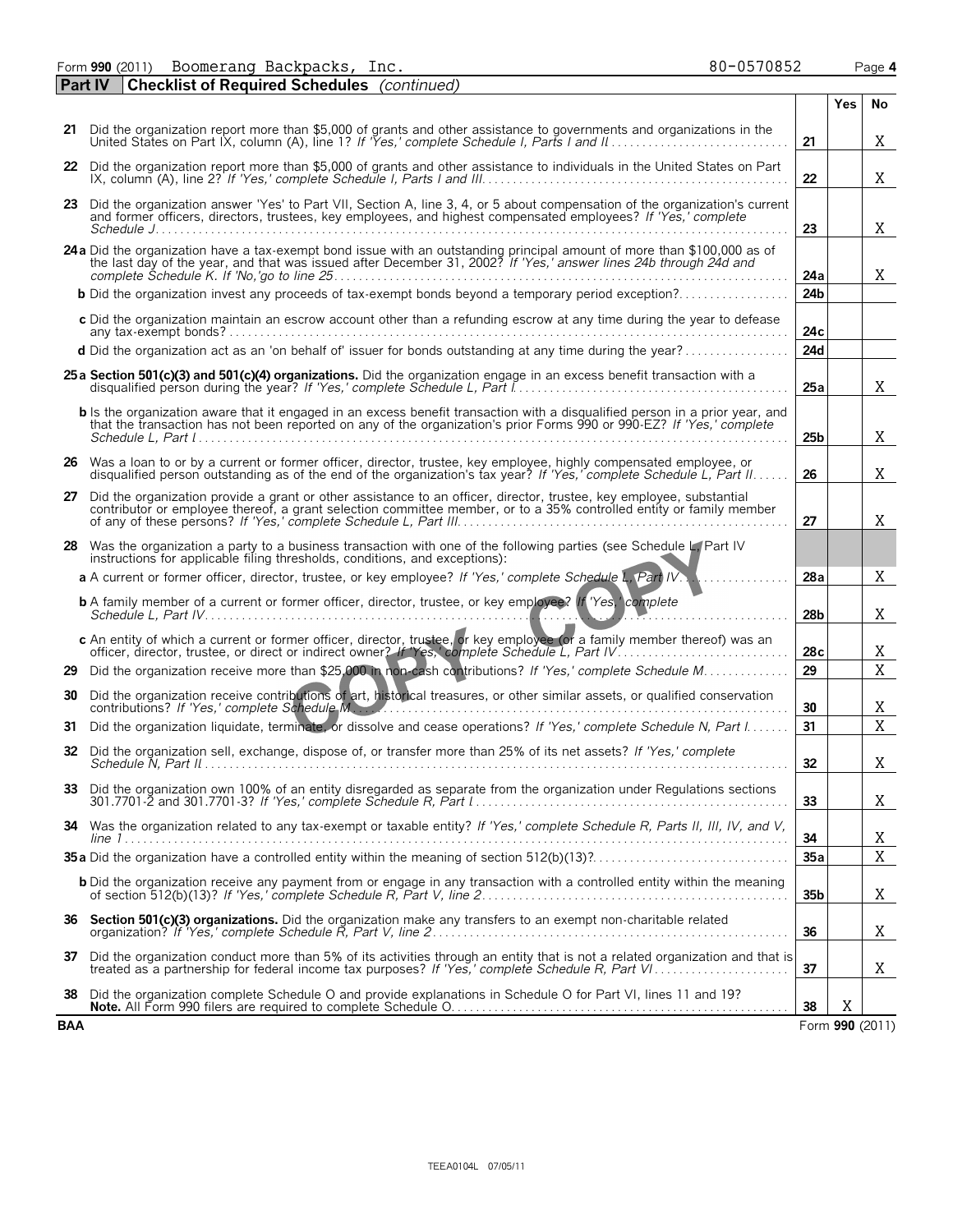|            | Form 990 (2011) Boomerang Backpacks, Inc.<br>80-0570852                                                                                                                                                                            |                 | Page 5         |
|------------|------------------------------------------------------------------------------------------------------------------------------------------------------------------------------------------------------------------------------------|-----------------|----------------|
|            | Part V Statements Regarding Other IRS Filings and Tax Compliance                                                                                                                                                                   |                 |                |
|            | Check if Schedule O contains a response to any question in this Part V.                                                                                                                                                            |                 |                |
|            |                                                                                                                                                                                                                                    | <b>Yes</b>      | No             |
|            | <b>1a</b> Enter the number reported in Box 3 of Form 1096. Enter -0- if not applicable<br>1a                                                                                                                                       |                 |                |
|            | $\Omega$<br>1 <sub>b</sub><br><b>b</b> Enter the number of Forms W-2G included in line 1a. Enter -0- if not applicable                                                                                                             |                 |                |
|            | c Did the organization comply with backup withholding rules for reportable payments to vendors and reportable gaming                                                                                                               | 1с              | Χ              |
|            | 2a Enter the number of employees reported on Form W-3, Transmittal of Wage and Tax Statements, filed for the calendar year ending with or within the year covered by this return<br>$\Omega$<br>2a                                 |                 |                |
|            | <b>b</b> If at least one is reported on line 2a, did the organization file all required federal employment tax returns?                                                                                                            | 2b              |                |
|            | Note. If the sum of lines 1a and 2a is greater than 250, you may be required to e-file. (see instructions)                                                                                                                         |                 |                |
|            |                                                                                                                                                                                                                                    | Зa              | Χ              |
|            |                                                                                                                                                                                                                                    | 3 <sub>b</sub>  |                |
|            | 4a At any time during the calendar year, did the organization have an interest in, or a signature or other authority over, a financial account in a foreign country (such as a bank account, securities account, or other fina     | 4a              | X              |
|            | <b>b</b> If 'Yes,' enter the name of the foreign country: ►                                                                                                                                                                        |                 |                |
|            | See instructions for filing requirements for Form TD F 90-22.1, Report of Foreign Bank and Financial Accounts.                                                                                                                     |                 |                |
|            | 5a Was the organization a party to a prohibited tax shelter transaction at any time during the tax year?                                                                                                                           | 5a              | Χ              |
|            | <b>b</b> Did any taxable party notify the organization that it was or is a party to a prohibited tax shelter transaction?                                                                                                          | 5 <sub>b</sub>  | $\overline{X}$ |
|            |                                                                                                                                                                                                                                    | 5c              |                |
|            |                                                                                                                                                                                                                                    | 6a              | X.             |
|            | b If 'Yes,' did the organization include with every solicitation an express statement that such contributions or gifts were                                                                                                        | 6b              |                |
|            | 7 Organizations that may receive deductible contributions under section 170(c).                                                                                                                                                    |                 |                |
|            | a Did the organization receive a payment in excess of \$75 made partly as a contribution and partly for goods and                                                                                                                  | 7а              | X              |
|            | <b>b</b> If 'Yes,' did the organization notify the donor of the value of the goods or services provided?                                                                                                                           | 7 <sub>b</sub>  |                |
|            | c Did the organization sell, exchange, or otherwise dispose of tangible personal property for which it was required to file<br>Form 8282?.                                                                                         | 7с              | X              |
|            | 7d<br>d If 'Yes,' indicate the number of Forms 8282 filed during the year                                                                                                                                                          |                 |                |
|            | e Did the organization receive any funds, directly or indirectly, to pay premiums on a personal benefit contract?                                                                                                                  | 7е              | Χ              |
|            | f Did the organization, during the year, pay premiums, directly or indirectly, on a personal benefit contract?                                                                                                                     | 7f              | $\overline{X}$ |
|            | g If the organization received a contribution of qualified intellectual property, did the organization file Form 8899                                                                                                              | 7g              |                |
|            | h If the organization received a contribution of cars, boats, airplanes, or other vehicles, did the organization file a<br>Form 1098-C?                                                                                            | 7h              |                |
|            | Sponsoring organizations maintaining donor advised funds and section 509(a)(3) supporting organizations. Did the<br>supporting organization, or a donor advised fund maintained by a sponsoring organization, have excess business | 8               |                |
|            | 9 Sponsoring organizations maintaining donor advised funds.                                                                                                                                                                        |                 |                |
|            |                                                                                                                                                                                                                                    | 9а              |                |
|            |                                                                                                                                                                                                                                    | 9b              |                |
|            | 10 Section 501(c)(7) organizations. Enter:                                                                                                                                                                                         |                 |                |
|            | <b>a</b> Initiation fees and capital contributions included on Part VIII, line 12.<br>10a                                                                                                                                          |                 |                |
|            | <b>b</b> Gross receipts, included on Form 990, Part VIII, line 12, for public use of club facilities<br>10 <sub>b</sub>                                                                                                            |                 |                |
|            | 11 Section 501(c)(12) organizations. Enter:                                                                                                                                                                                        |                 |                |
|            | 11a                                                                                                                                                                                                                                |                 |                |
|            | <b>b</b> Gross income from other sources (Do not net amounts due or paid to other sources<br>11 <sub>b</sub>                                                                                                                       |                 |                |
|            | 12a Section 4947(a)(1) non-exempt charitable trusts. Is the organization filing Form 990 in lieu of Form 1041?                                                                                                                     | 12a             |                |
|            | 12 <sub>b</sub><br><b>b</b> If 'Yes,' enter the amount of tax-exempt interest received or accrued during the year                                                                                                                  |                 |                |
|            | 13 Section 501(c)(29) qualified nonprofit health insurance issuers.                                                                                                                                                                |                 |                |
|            |                                                                                                                                                                                                                                    | 13a             |                |
|            | Note. See the instructions for additional information the organization must report on Schedule O.                                                                                                                                  |                 |                |
|            | <b>b</b> Enter the amount of reserves the organization is required to maintain by the states in<br>13 <sub>b</sub>                                                                                                                 |                 |                |
|            | 13c                                                                                                                                                                                                                                |                 |                |
|            | <b>14a</b> Did the organization receive any payments for indoor tanning services during the tax year?                                                                                                                              | 14a             | X              |
|            | <b>b</b> If 'Yes,' has it filed a Form 720 to report these payments? If 'No,' provide an explanation in Schedule O                                                                                                                 | 14b             |                |
| <b>BAA</b> | TEEA0105L 07/05/11                                                                                                                                                                                                                 | Form 990 (2011) |                |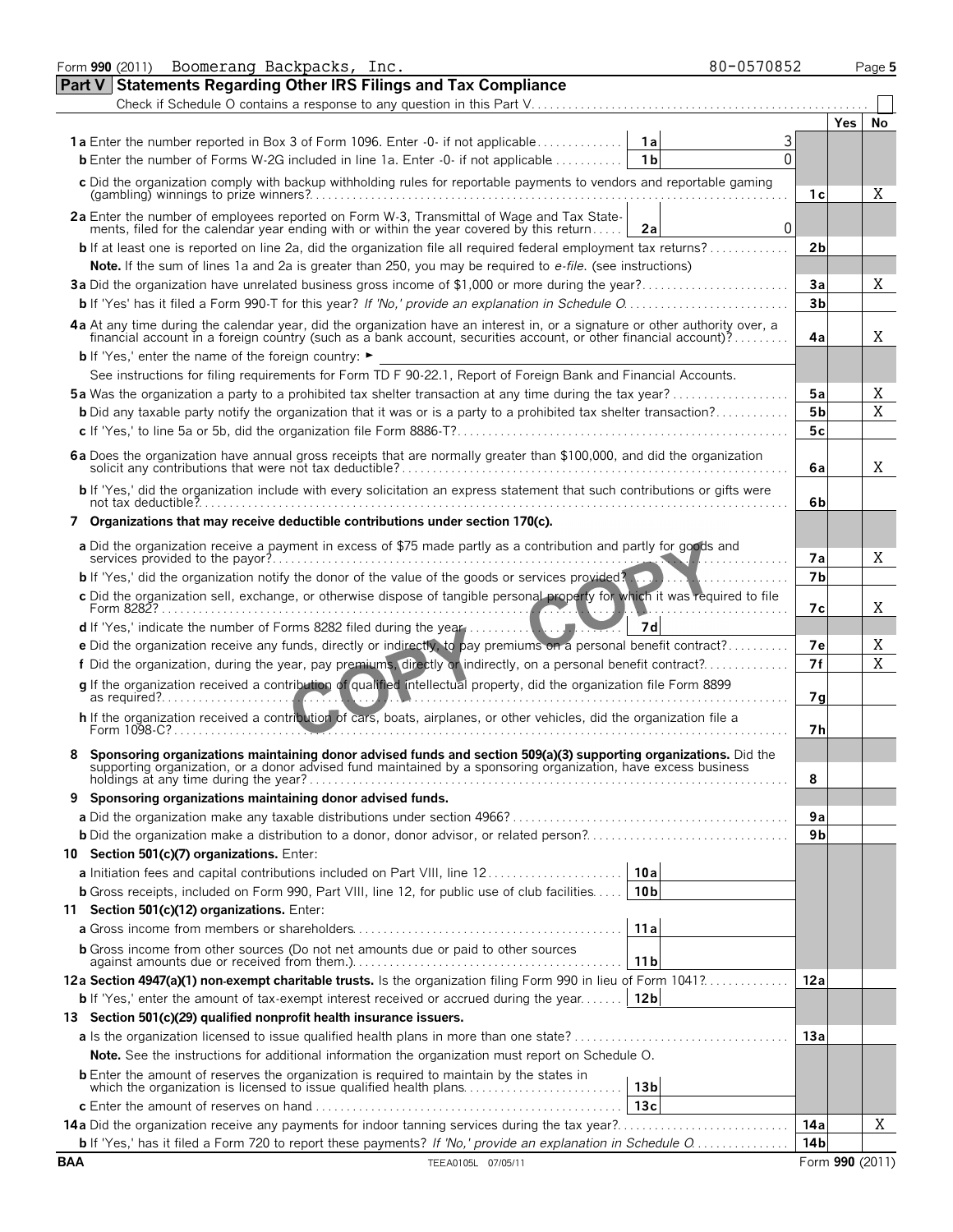| Form 990 (2011) Boomerang Backpacks, Inc.                                                                  | 80-0570852 | Page 6 |
|------------------------------------------------------------------------------------------------------------|------------|--------|
| Part VI Governance, Management and Disclosure For each 'Yes' response to lines 2 through 7b below, and for |            |        |
| a 'No' response to line 8a, 8b, or 10b below, describe the circumstances, processes, or changes in         |            |        |

*a 'No' response to line 8a, 8b, or 10b below, describe the circumstances, processes, or changes in Schedule O. See instructions.* Check if Schedule O contains a response to any question in this Part VI. . . . . . . . . . . . . . . . . . . . . . . . . . . . . . . . . . . . . . . . . . . . . . . . . . . . .

| 5<br><b>1a</b> Enter the number of voting members of the governing body at the end of the tax year<br>1a<br>If the governing body delegated broad authority to an executive committee or similar<br>committee, explain in Schedule O.<br>5<br><b>b</b> Enter the number of voting members included in line 1a, above, who are independent<br>1b<br>2 Did any officer, director, trustee, or key employee have a family relationship or a business relationship with any other<br>$\mathbf{2}$<br>3 Did the organization delegate control over management duties customarily performed by or under the direct supervision of officers, directors or trustees, or key employees to a management company or other person?<br>3<br>4 Did the organization make any significant changes to its governing documents | Yes         | No<br>X     |
|---------------------------------------------------------------------------------------------------------------------------------------------------------------------------------------------------------------------------------------------------------------------------------------------------------------------------------------------------------------------------------------------------------------------------------------------------------------------------------------------------------------------------------------------------------------------------------------------------------------------------------------------------------------------------------------------------------------------------------------------------------------------------------------------------------------|-------------|-------------|
|                                                                                                                                                                                                                                                                                                                                                                                                                                                                                                                                                                                                                                                                                                                                                                                                               |             |             |
|                                                                                                                                                                                                                                                                                                                                                                                                                                                                                                                                                                                                                                                                                                                                                                                                               |             |             |
|                                                                                                                                                                                                                                                                                                                                                                                                                                                                                                                                                                                                                                                                                                                                                                                                               |             |             |
|                                                                                                                                                                                                                                                                                                                                                                                                                                                                                                                                                                                                                                                                                                                                                                                                               |             |             |
|                                                                                                                                                                                                                                                                                                                                                                                                                                                                                                                                                                                                                                                                                                                                                                                                               |             |             |
|                                                                                                                                                                                                                                                                                                                                                                                                                                                                                                                                                                                                                                                                                                                                                                                                               |             | Χ           |
|                                                                                                                                                                                                                                                                                                                                                                                                                                                                                                                                                                                                                                                                                                                                                                                                               |             |             |
| 4                                                                                                                                                                                                                                                                                                                                                                                                                                                                                                                                                                                                                                                                                                                                                                                                             |             | Χ           |
| Did the organization become aware during the year of a significant diversion of the organization's assets?<br>5                                                                                                                                                                                                                                                                                                                                                                                                                                                                                                                                                                                                                                                                                               |             | $\mathbf X$ |
| 6                                                                                                                                                                                                                                                                                                                                                                                                                                                                                                                                                                                                                                                                                                                                                                                                             |             | $\mathbf X$ |
| 7a Did the organization have members, stockholders, or other persons who had the power to elect or appoint one or more                                                                                                                                                                                                                                                                                                                                                                                                                                                                                                                                                                                                                                                                                        | 7а          | X           |
|                                                                                                                                                                                                                                                                                                                                                                                                                                                                                                                                                                                                                                                                                                                                                                                                               | 7b          | X           |
| 8 Did the organization contemporaneously document the meetings held or written actions undertaken during the year by<br>the following:                                                                                                                                                                                                                                                                                                                                                                                                                                                                                                                                                                                                                                                                        |             |             |
|                                                                                                                                                                                                                                                                                                                                                                                                                                                                                                                                                                                                                                                                                                                                                                                                               | Χ<br>8a     |             |
|                                                                                                                                                                                                                                                                                                                                                                                                                                                                                                                                                                                                                                                                                                                                                                                                               | X<br>8b     |             |
| 9 Is there any officer, director or trustee, or key employee listed in Part VII, Section A, who cannot be reached at the organization's mailing address? If 'Yes,' provide the names and addresses in Schedule O.<br>9                                                                                                                                                                                                                                                                                                                                                                                                                                                                                                                                                                                        |             | X           |
| <b>Section B. Policies</b> (This Section B requests information about policies not required by the Internal Revenue Code.)                                                                                                                                                                                                                                                                                                                                                                                                                                                                                                                                                                                                                                                                                    |             |             |
|                                                                                                                                                                                                                                                                                                                                                                                                                                                                                                                                                                                                                                                                                                                                                                                                               | <b>Yes</b>  | No          |
| 10a<br><b>10a</b> Did the organization have local chapters, branches, or affiliates?                                                                                                                                                                                                                                                                                                                                                                                                                                                                                                                                                                                                                                                                                                                          |             | X           |
| b If 'Yes,' did the organization have written policies and procedures governing the activities of such chapters, affiliates, and branches to ensure their<br>operations are consistent with the organization's exempt purposes?<br>10 <sub>b</sub>                                                                                                                                                                                                                                                                                                                                                                                                                                                                                                                                                            |             |             |
| 11a                                                                                                                                                                                                                                                                                                                                                                                                                                                                                                                                                                                                                                                                                                                                                                                                           | X           |             |
| <b>b</b> Describe in Schedule O the process, if any, used by the organization to review this Form 990. See Schedule O                                                                                                                                                                                                                                                                                                                                                                                                                                                                                                                                                                                                                                                                                         |             |             |
| 12a                                                                                                                                                                                                                                                                                                                                                                                                                                                                                                                                                                                                                                                                                                                                                                                                           | X           |             |
| <b>b</b> Were officers, directors or trustees, and key employees required to disclose annually interests that could give rise<br>12 <sub>b</sub>                                                                                                                                                                                                                                                                                                                                                                                                                                                                                                                                                                                                                                                              | X           |             |
| 12c                                                                                                                                                                                                                                                                                                                                                                                                                                                                                                                                                                                                                                                                                                                                                                                                           | X           |             |
| 13                                                                                                                                                                                                                                                                                                                                                                                                                                                                                                                                                                                                                                                                                                                                                                                                            | $\rm X$     |             |
| 14                                                                                                                                                                                                                                                                                                                                                                                                                                                                                                                                                                                                                                                                                                                                                                                                            | $\mathbf X$ |             |
| 15 Did the process for determining compensation of the following persons include a review and approval by independent<br>persons, comparability data, and contemporaneous substantiation of the deliberation and decision?                                                                                                                                                                                                                                                                                                                                                                                                                                                                                                                                                                                    |             |             |
| 15a                                                                                                                                                                                                                                                                                                                                                                                                                                                                                                                                                                                                                                                                                                                                                                                                           |             | Χ           |
| 15 b                                                                                                                                                                                                                                                                                                                                                                                                                                                                                                                                                                                                                                                                                                                                                                                                          |             | X           |
| If 'Yes' to line 15a or 15b, describe the process in Schedule O. (See instructions.)                                                                                                                                                                                                                                                                                                                                                                                                                                                                                                                                                                                                                                                                                                                          |             |             |
| 16a Did the organization invest in, contribute assets to, or participate in a joint venture or similar arrangement with a<br>16a                                                                                                                                                                                                                                                                                                                                                                                                                                                                                                                                                                                                                                                                              |             | Χ           |
| b If 'Yes,' did the organization follow a written policy or procedure requiring the organization to evaluate its<br>16 <sub>b</sub>                                                                                                                                                                                                                                                                                                                                                                                                                                                                                                                                                                                                                                                                           |             |             |
| <b>Section C. Disclosure</b>                                                                                                                                                                                                                                                                                                                                                                                                                                                                                                                                                                                                                                                                                                                                                                                  |             |             |
| 17 List the states with which a copy of this Form 990 is required to be filed ► None                                                                                                                                                                                                                                                                                                                                                                                                                                                                                                                                                                                                                                                                                                                          |             |             |
| __________________________<br>18 Section 6104 requires an organization to make its Forms 1023 (or 1024 if applicable), 990, and 990-T (501(c)(3)s only) available for public                                                                                                                                                                                                                                                                                                                                                                                                                                                                                                                                                                                                                                  |             |             |

inspection. Indicate how you make these available. Check all that apply.

 $X$  Own website  $|X|$  Another's website  $|X|$  Upon request

| 19 |                                 |                |  | Describe in Schedule O whether (and if so, how) the organization makes its governing documents, conflict of interest policy, and financial statements available to |
|----|---------------------------------|----------------|--|--------------------------------------------------------------------------------------------------------------------------------------------------------------------|
|    | the public during the tax year. | See Schedule ( |  |                                                                                                                                                                    |

**20** State the name, physical address, and telephone number of the person who possesses the books and records of the organization: **-Carla Butler 733 E North St \_ Kendallville IN 46755 (260) 347-0475** 

X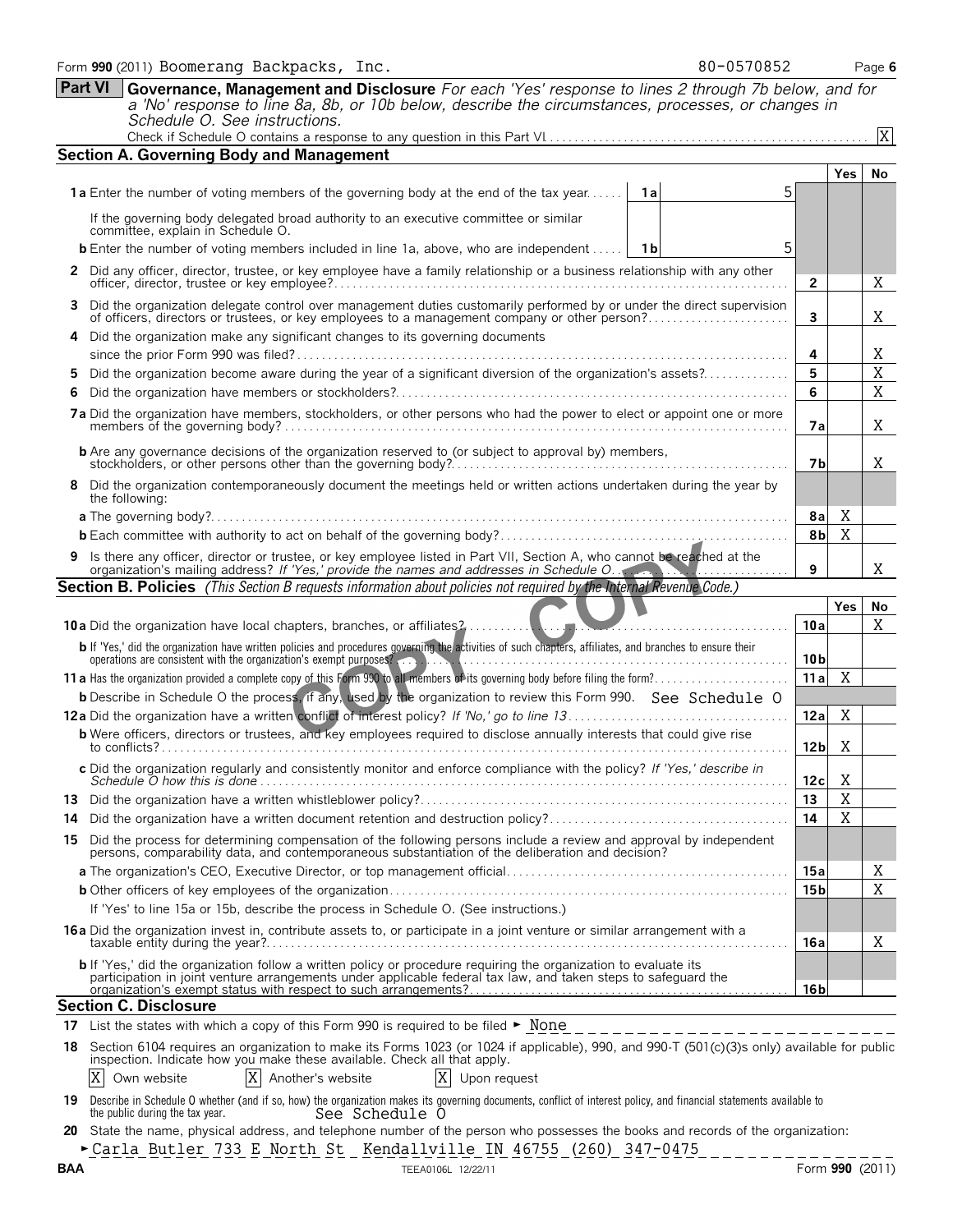| Form 990 (2011) Boomerang Backpacks, Inc.                                                                   | 80-0570852 | Page 7 |
|-------------------------------------------------------------------------------------------------------------|------------|--------|
| Part VII   Compensation of Officers, Directors, Trustees, Key Employees, Highest Compensated Employees, and |            |        |
| <b>Independent Contractors</b>                                                                              |            |        |
|                                                                                                             |            |        |
| Section A. Officers, Directors, Trustees, Key Employees, and Highest Compensated Employees                  |            |        |

**1a** Complete this table for all persons required to be listed. Report compensation for the calendar year ending with or within the organization's tax year.

? List all of the organization's **current** officers, directors, trustees (whether individuals or organizations), regardless of amount of compensation. Enter -0- in columns (D), (E), and (F) if no compensation was paid.

? List all of the organization's **current** key employees, if any. See instructions for definition of 'key employee.'

? List the organization's five **current** highest compensated employees (other than an officer, director, trustee, or key employee) who received reportable compensation (Box 5 of Form W-2 and/or Box 7 of Form 1099-MISC) of more than \$100,000 from the organization and any related organizations.

? List all of the organization's **former** officers, key employees, and highest compensated employees who received more than \$100,000 of reportable compensation from the organization and any related organizations.

? List all of the organization's **former directors or trustees** that received, in the capacity as a former director or trustee of the organization, more than \$10,000 of reportable compensation from the organization and any related organizations.

List persons in the following order: individual trustees or directors; institutional trustees; officers; key employees; highest compensated employees; and former such persons.

Check this box if neither the organization nor any related organization compensated any current officer, director, or trustee. X

|                                             |                                                                            |                                                                       |  |              | (C)                             |                                                                                                 |                                     |                                          |                                                          |                                                     |
|---------------------------------------------|----------------------------------------------------------------------------|-----------------------------------------------------------------------|--|--------------|---------------------------------|-------------------------------------------------------------------------------------------------|-------------------------------------|------------------------------------------|----------------------------------------------------------|-----------------------------------------------------|
| (A)<br>Name and title                       | (B)<br>Average<br>hours<br>per week                                        |                                                                       |  |              | Position                        | (do not check more than one box,<br>unless person is both an officer<br>and a director/trustee) |                                     | (D)<br>Reportable<br>compensation from   | (E)<br>Reportable<br>compensation from                   | (F)<br>Estimated<br>amount of other<br>compensation |
|                                             | describe<br>hours for<br>related<br>organiza-<br>tions in<br>Schedule<br>O | Individual trustee<br>or director<br>Institutional trustee<br>Officer |  | Key employee | Highest compensated<br>employee | Former                                                                                          | the organization<br>(W-2/1099-MISC) | related organizations<br>(W-2/1099-MISC) | from the<br>organization<br>and related<br>organizations |                                                     |
| (1) Mark Cockroft<br>President              | 15                                                                         |                                                                       |  |              |                                 |                                                                                                 |                                     | ∩                                        | 0.                                                       | 0.                                                  |
| (2) David Frey<br>Board Member              | $\mathbf{1}$                                                               |                                                                       |  |              |                                 |                                                                                                 |                                     |                                          | $\mathbf{0}$ .                                           | $0$ .                                               |
| (3) Denny Bragg<br>Board Member             | 1                                                                          |                                                                       |  |              |                                 |                                                                                                 |                                     | $\mathbf 0$                              | $\mathbf{0}$                                             | $\boldsymbol{0}$ .                                  |
| (4) Kara Conrad<br>Board Member             |                                                                            |                                                                       |  |              |                                 |                                                                                                 |                                     | 0.                                       | $\overline{0}$ .                                         | $\boldsymbol{0}$ .                                  |
| <u>(5) Andrea Stieglitz</u><br>Board Member | 5                                                                          |                                                                       |  |              |                                 |                                                                                                 |                                     | 0.                                       | 0.                                                       | $\boldsymbol{0}$ .                                  |
|                                             |                                                                            |                                                                       |  |              |                                 |                                                                                                 |                                     |                                          |                                                          |                                                     |
|                                             |                                                                            |                                                                       |  |              |                                 |                                                                                                 |                                     |                                          |                                                          |                                                     |
|                                             |                                                                            |                                                                       |  |              |                                 |                                                                                                 |                                     |                                          |                                                          |                                                     |
|                                             |                                                                            |                                                                       |  |              |                                 |                                                                                                 |                                     |                                          |                                                          |                                                     |
| $(10)$ _ _ _ _ _ _ _ _ _ _ _ _              |                                                                            |                                                                       |  |              |                                 |                                                                                                 |                                     |                                          |                                                          |                                                     |
| $(11)$ _ _ _ _ _ _ _ _ _ _ _ _ _ _          |                                                                            |                                                                       |  |              |                                 |                                                                                                 |                                     |                                          |                                                          |                                                     |
| $(12)$ _ _ _ _ _ _ _ _ _ _ _ _ _ _ _ _      |                                                                            |                                                                       |  |              |                                 |                                                                                                 |                                     |                                          |                                                          |                                                     |
| (13)<br>_____________                       |                                                                            |                                                                       |  |              |                                 |                                                                                                 |                                     |                                          |                                                          |                                                     |
| (14)                                        |                                                                            |                                                                       |  |              |                                 |                                                                                                 |                                     |                                          |                                                          |                                                     |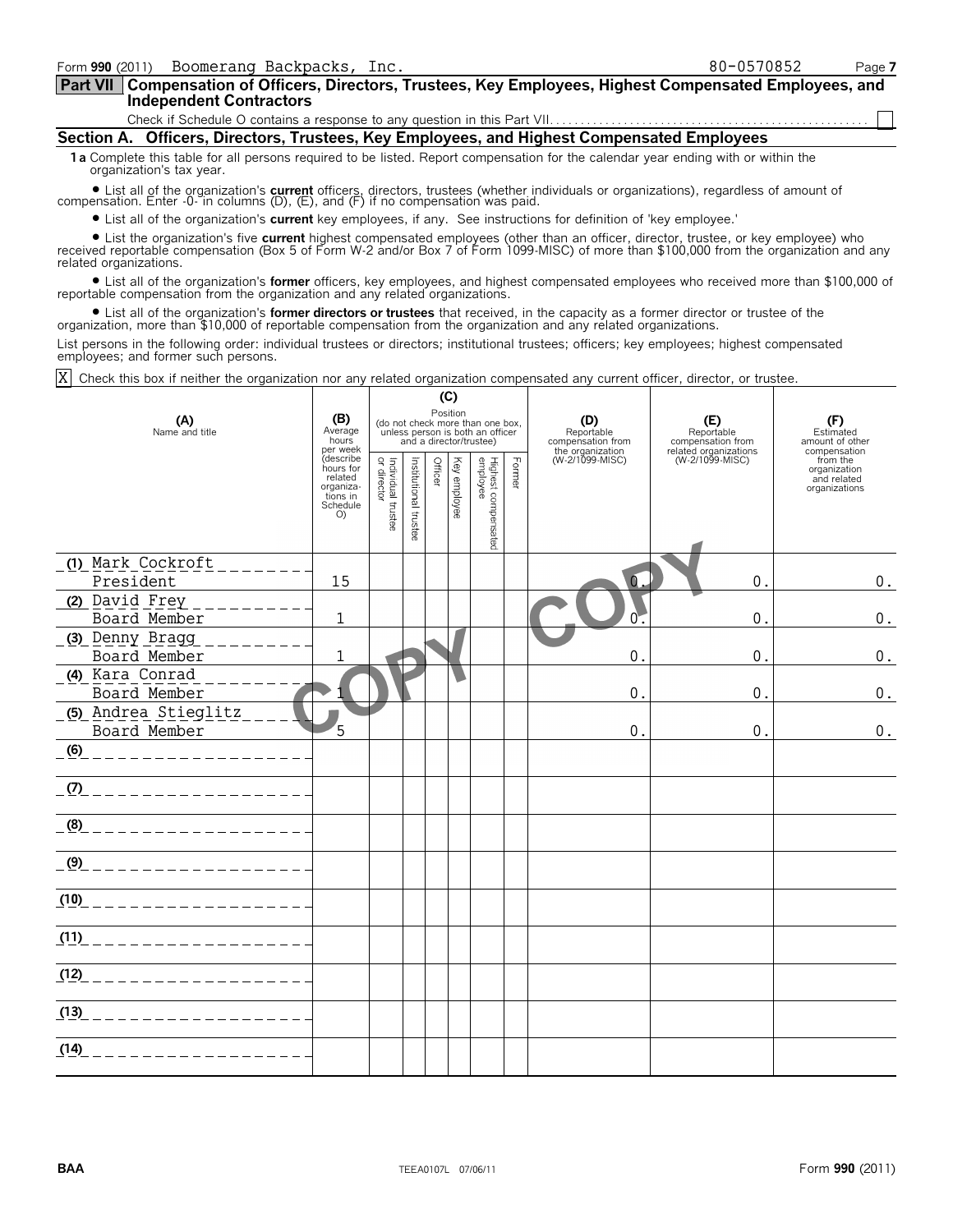|                       | Form 990 (2011) Boomerang Backpacks, Inc.                                                                                                                                                                                                                |                                                                                                                    |                     |         |                 |                                                                                                 |                       |                                        | 80-0570852                               |   | Page 8                                                   |
|-----------------------|----------------------------------------------------------------------------------------------------------------------------------------------------------------------------------------------------------------------------------------------------------|--------------------------------------------------------------------------------------------------------------------|---------------------|---------|-----------------|-------------------------------------------------------------------------------------------------|-----------------------|----------------------------------------|------------------------------------------|---|----------------------------------------------------------|
|                       | Part VII Section A. Officers, Directors, Trustees, Key Employees, and Highest Compensated Employees (cont)                                                                                                                                               |                                                                                                                    |                     |         |                 |                                                                                                 |                       |                                        |                                          |   |                                                          |
|                       | (A)<br>Name and title                                                                                                                                                                                                                                    | (B)<br>Average<br>hours                                                                                            |                     |         | (C)<br>Position | (do not check more than one<br>box, unless person is both an<br>officer and a director/trustee) |                       | (D)<br>Reportable<br>compensation from | (E)<br>Reportable<br>compensation from   |   | (F)<br>Estimated<br>amount of other<br>compensation      |
|                       |                                                                                                                                                                                                                                                          | per<br>per<br>(describ<br>e hours<br>for a factor<br>for a factor<br>related<br>organi-<br>zations<br>in<br>Sch O) | Institutional trust | Officer | Key employee    | Former<br>Highest compensated<br>employee                                                       |                       | the organization<br>(W-2/1099-MISC)    | related organizations<br>(W-2/1099-MISC) |   | from the<br>organization<br>and related<br>organizations |
|                       | <u>(15) ________________________</u>                                                                                                                                                                                                                     |                                                                                                                    |                     |         |                 |                                                                                                 |                       |                                        |                                          |   |                                                          |
|                       | <u>(16) ________________________</u>                                                                                                                                                                                                                     |                                                                                                                    |                     |         |                 |                                                                                                 |                       |                                        |                                          |   |                                                          |
|                       |                                                                                                                                                                                                                                                          |                                                                                                                    |                     |         |                 |                                                                                                 |                       |                                        |                                          |   |                                                          |
|                       |                                                                                                                                                                                                                                                          |                                                                                                                    |                     |         |                 |                                                                                                 |                       |                                        |                                          |   |                                                          |
|                       |                                                                                                                                                                                                                                                          |                                                                                                                    |                     |         |                 |                                                                                                 |                       |                                        |                                          |   |                                                          |
|                       |                                                                                                                                                                                                                                                          |                                                                                                                    |                     |         |                 |                                                                                                 |                       |                                        |                                          |   |                                                          |
|                       |                                                                                                                                                                                                                                                          |                                                                                                                    |                     |         |                 |                                                                                                 |                       |                                        |                                          |   |                                                          |
|                       |                                                                                                                                                                                                                                                          |                                                                                                                    |                     |         |                 |                                                                                                 |                       |                                        |                                          |   |                                                          |
|                       | (23)_______________________________                                                                                                                                                                                                                      |                                                                                                                    |                     |         |                 |                                                                                                 |                       |                                        |                                          |   |                                                          |
|                       | (24)_______________________________                                                                                                                                                                                                                      |                                                                                                                    |                     |         |                 |                                                                                                 |                       |                                        |                                          |   |                                                          |
|                       |                                                                                                                                                                                                                                                          |                                                                                                                    |                     |         |                 |                                                                                                 |                       |                                        |                                          |   |                                                          |
|                       |                                                                                                                                                                                                                                                          |                                                                                                                    |                     |         |                 |                                                                                                 | $\blacktriangleright$ | 0.<br>0.<br>$\Omega$                   | 0.<br>0.<br>0                            |   | 0.<br>$0$ .<br>$0$ .                                     |
| from the organization | 2 Total number of individuals (including but not limited to those listed above) who received more than \$100,000 of reportable compensation<br>►<br>0                                                                                                    |                                                                                                                    |                     |         |                 |                                                                                                 |                       |                                        |                                          |   |                                                          |
|                       | 3 Did the organization list any former officer, director or trustee, key employee, or highest compensated employee                                                                                                                                       |                                                                                                                    |                     |         |                 |                                                                                                 |                       |                                        |                                          | 3 | Yes<br>No<br>Χ                                           |
| 4                     | For any individual listed on line 1a, is the sum of reportable compensation and other compensation from<br>the organization and related organizations greater than \$150,000? If 'Yes' complete Schedule J for                                           |                                                                                                                    |                     |         |                 |                                                                                                 |                       |                                        |                                          | 4 | Χ                                                        |
| 5.                    | Did any person listed on line 1a receive or accrue compensation from any unrelated organization or individual                                                                                                                                            |                                                                                                                    |                     |         |                 |                                                                                                 |                       |                                        |                                          | 5 | Χ                                                        |
|                       | <b>Section B. Independent Contractors</b>                                                                                                                                                                                                                |                                                                                                                    |                     |         |                 |                                                                                                 |                       |                                        |                                          |   |                                                          |
|                       | 1 Complete this table for your five highest compensated independent contractors that received more than \$100,000 of<br>compensation from the organization. Report compensation for the calendar year ending with or within the organization's tax year. |                                                                                                                    |                     |         |                 |                                                                                                 |                       |                                        |                                          |   |                                                          |
|                       | (A)<br>Name and business address                                                                                                                                                                                                                         |                                                                                                                    |                     |         |                 |                                                                                                 |                       | (B)<br>Description of services         |                                          |   | (C)<br>Compensation                                      |
|                       |                                                                                                                                                                                                                                                          |                                                                                                                    |                     |         |                 |                                                                                                 |                       |                                        |                                          |   |                                                          |
|                       |                                                                                                                                                                                                                                                          |                                                                                                                    |                     |         |                 |                                                                                                 |                       |                                        |                                          |   |                                                          |
|                       |                                                                                                                                                                                                                                                          |                                                                                                                    |                     |         |                 |                                                                                                 |                       |                                        |                                          |   |                                                          |
|                       |                                                                                                                                                                                                                                                          |                                                                                                                    |                     |         |                 |                                                                                                 |                       |                                        |                                          |   |                                                          |
|                       | 2 Total number of independent contractors (including but not limited to those listed above) who received more than                                                                                                                                       |                                                                                                                    |                     |         |                 |                                                                                                 |                       |                                        |                                          |   |                                                          |

 $$100,000$  in compensation from the organization  $\blacktriangleright$  0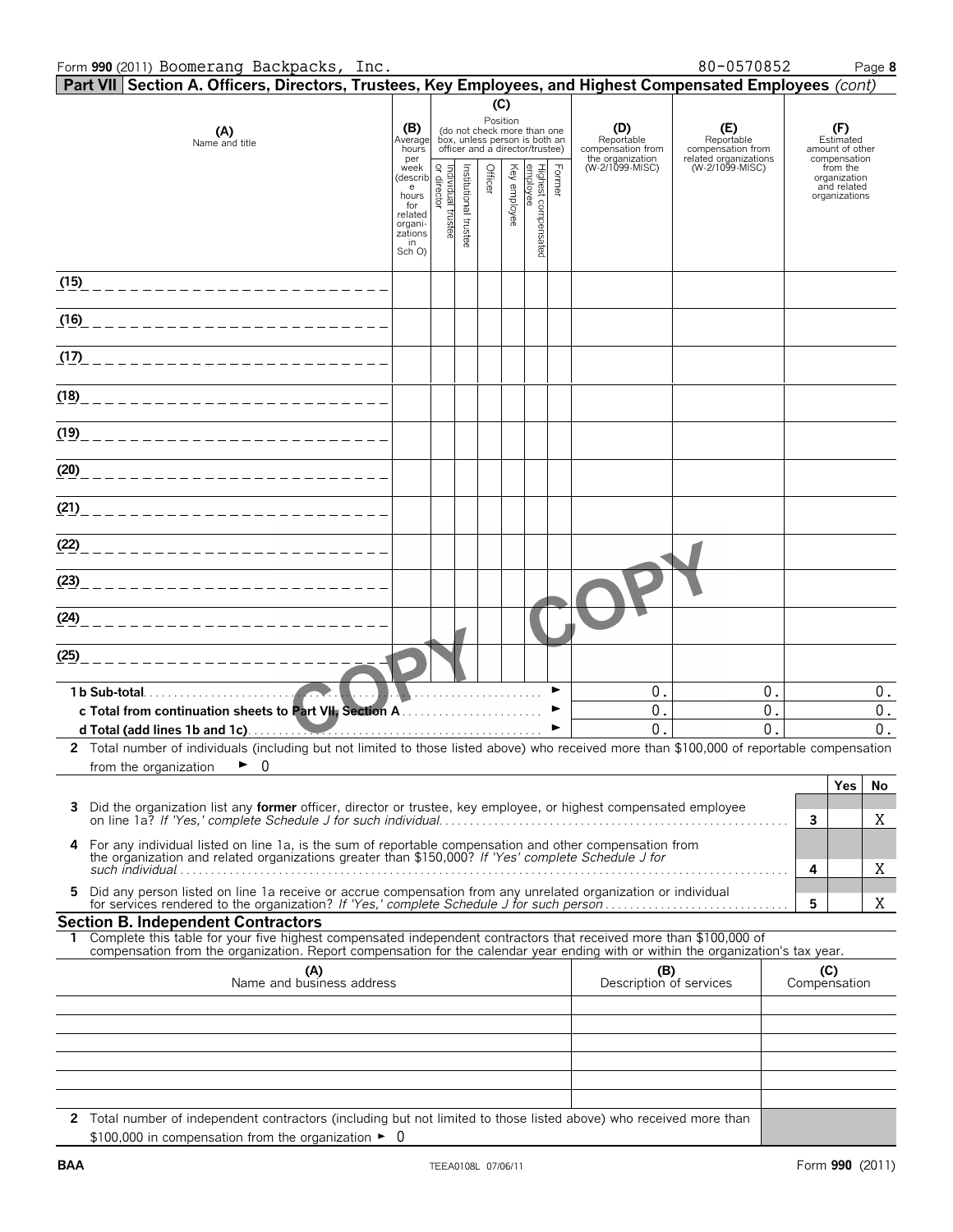#### Form **990** (2011) Page **9** Boomerang Backpacks, Inc. 80-0570852 **Part VIII Statement of Revenue**

**(A) (B) (C) (D)** Total revenue Related or **Unrelated Revenue** excluded from tax exempt business function revenue under sections 512, 513, or 514 revenue **1a** Federated campaigns. . . . . . . . . . **1a** CONTRIBUTIONS, GIFTS, GRANTS<br>AND OTHER SIMILAR AMOUNTS **b** Membership dues. . . . . . . . . . . . . **1b c** Fundraising events. . . . . . . . . . . . **1c d** Related organizations . . . . . . . . . **1d** 26,572. **e** Government grants (contributions). . . . . **1e f** All other contributions, gifts, grants, and 157,932. similar amounts not included above. . . . **1f g** Noncash contributions included in lns 1a-1f: \$ **h Total.** Add lines 1a-1f . . . . . . . . . . . . . . . . . . . . . . . . . . . . . . . G 184,504. PROGRAM SERVICE REVENUE **Business Code 2a b c**\_\_\_\_\_\_\_\_\_\_\_\_\_\_\_ **d e f** All other program service revenue. . . . **g Total.** Add lines 2a-2f . . . . . . . . . . . . . . . . . . . . . . . . . . . . . . . G **3** Investment income (including dividends, interest and 15. 15. other similar amounts). . . . . . . . . . . . . . . . . . . . . . . . . . . . . . . G **4** Income from investment of tax-exempt bond proceeds ▶ **5** Royalties . . . . . . . . . . . . . . . . . . . . . . . . . . . . . . . . . . . . . . . . . . . G (i) Real (ii) Personal **6a** Gross rents. . . . . . . . . . **b** Less: rental expenses. **c** Rental income or (loss). . . . . **d** Net rental income or (loss). . . . . . . . . . . . . . . . . . . . . . . . . . . G **7a** Gross amount from sales of (i) Securities (ii) assets other than inventory. **b** Less: cost or other basis and sales expenses . . . . . **c** Gain or (loss). . . . . . . . . **d** Net gain or (loss) . . . . . . . . . . . . . . . . . . . . . . . . . . . . . . . . . . . G **8a** Gross income from fundraising events **OTHER REVENUE** (not including. \$ of contributions reported on line 1c). See Part IV, line 18. . . . . . . . . . . . . . . . . **a** 31,903. 12,347.**b** Less: direct expenses . . . . . . . . . . . . . . . **b c** Net income or (loss) from fundraising events . . . . . . . 19,556. 19,556. **9a** Gross income from gaming activities. See Part IV, line 19. . . . . . . . . . . . . . . . . **a b** Less: direct expenses . . . . . . . . . . . . . . . **b c** Net income or (loss) from gaming activities. . . . . . . . . . ▶ **10a** Gross sales of inventory, less returns and allowances . . . . . . . . . . . . . . . . . . . . . **a b** Less: cost of goods sold. . . . . . . . . . . . . **b c** Net income or (loss) from sales of inventory Miscellaneous Revenue **Business Code 11a b c d** All other revenue . . . . . . . . . . . . . . **e Total.** Add lines 11a-11d . . . . . . . . . . . . . . . **12 Total revenue.** See instructions . . . . . . . . . . . . . . . . . . ▶  $204,075.$  19,571. 0. 0.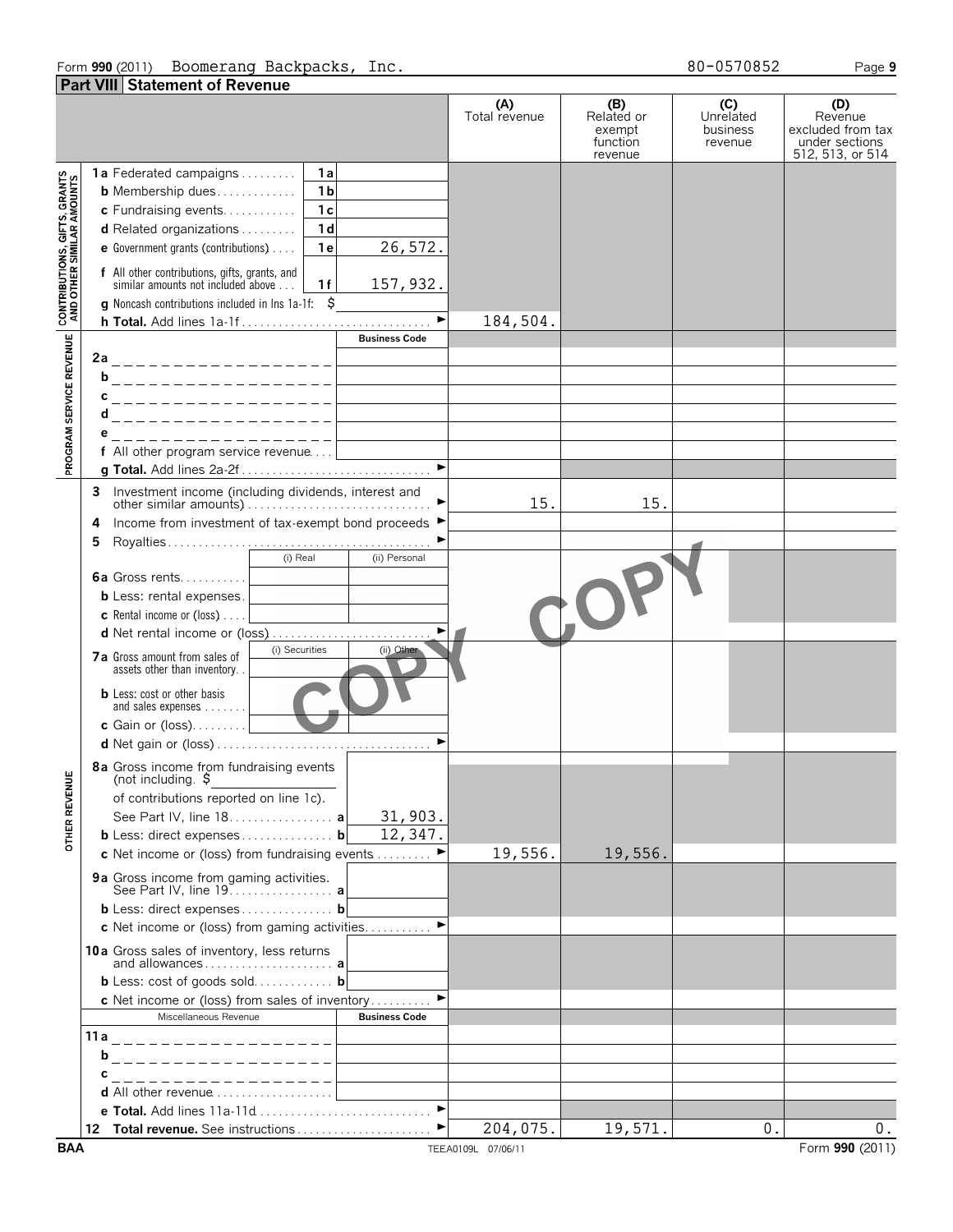| Form 990 (2011) | Boomerang<br>Backpacks,<br>lnc.         | 80-0570852 | 10<br>raae |
|-----------------|-----------------------------------------|------------|------------|
| <b>Part IX</b>  | <b>Statement of Functional Expenses</b> |            |            |

| Section 501(c)(3) and 501(c)(4) organizations must complete all columns. |  |  |  |
|--------------------------------------------------------------------------|--|--|--|

*All other organizations must complete column (A) but are not required to complete columns (B), (C), and (D).*

|                | Do not include amounts reported on lines<br>6b, 7b, 8b, 9b, and 10b of Part VIII.                                                                                                                                | (A)<br>Total expenses | (B)<br>Program service<br>expenses | (C)<br>Management and<br>general expenses | (D)<br>Fundraising<br>expenses |
|----------------|------------------------------------------------------------------------------------------------------------------------------------------------------------------------------------------------------------------|-----------------------|------------------------------------|-------------------------------------------|--------------------------------|
| 1              | Grants and other assistance to governments<br>and organizations in the United States. See                                                                                                                        |                       |                                    |                                           |                                |
| $\mathfrak{p}$ | Grants and other assistance to individuals in<br>the United States. See Part IV, line 22                                                                                                                         |                       |                                    |                                           |                                |
| 3              | Grants and other assistance to governments,<br>organizations, and individuals outside the<br>United States. See Part IV, lines 15 and 16.                                                                        |                       |                                    |                                           |                                |
| 4<br>5         | Benefits paid to or for members<br>Compensation of current officers, directors,<br>trustees, and key employees                                                                                                   | $0$ .                 | 0 <sup>1</sup>                     | 0.                                        | 0.                             |
|                | Compensation not included above, to<br>disqualified persons (as defined under<br>section $4958(f)(1)$ and persons described                                                                                      | $\mathbf 0$           | 0                                  | 0.                                        | 0.                             |
| 7              | Other salaries and wages                                                                                                                                                                                         |                       |                                    |                                           |                                |
| 8              | Pension plan contributions (include<br>section $401(k)$ and section $403(b)$                                                                                                                                     |                       |                                    |                                           |                                |
|                | Other employee benefits                                                                                                                                                                                          |                       |                                    |                                           |                                |
| 10             |                                                                                                                                                                                                                  |                       |                                    |                                           |                                |
| 11             | Fees for services (non-employees):                                                                                                                                                                               |                       |                                    |                                           |                                |
|                |                                                                                                                                                                                                                  |                       |                                    |                                           |                                |
|                |                                                                                                                                                                                                                  |                       |                                    |                                           |                                |
|                |                                                                                                                                                                                                                  | 1,500.                |                                    | /1,500.                                   |                                |
|                |                                                                                                                                                                                                                  |                       |                                    |                                           |                                |
|                | <b>e</b> Professional fundraising services. See Part IV, line 17                                                                                                                                                 |                       |                                    |                                           |                                |
|                | f Investment management fees                                                                                                                                                                                     |                       |                                    |                                           |                                |
|                |                                                                                                                                                                                                                  |                       |                                    |                                           |                                |
| 12             | Advertising and promotion                                                                                                                                                                                        |                       |                                    |                                           |                                |
| 13             |                                                                                                                                                                                                                  | 5,543.                |                                    | 5,543.                                    |                                |
| 14             |                                                                                                                                                                                                                  |                       |                                    |                                           |                                |
| 15             |                                                                                                                                                                                                                  |                       |                                    |                                           |                                |
| 16<br>17       | Travel                                                                                                                                                                                                           |                       |                                    |                                           |                                |
| 18             | Payments of travel or entertainment<br>expenses for any federal, state, or local<br>public officials                                                                                                             |                       |                                    |                                           |                                |
|                | 19 Conferences, conventions, and meetings                                                                                                                                                                        |                       |                                    |                                           |                                |
| 20             |                                                                                                                                                                                                                  |                       |                                    |                                           |                                |
| 21             | Payments to affiliates                                                                                                                                                                                           |                       |                                    |                                           |                                |
| 22             | Depreciation, depletion, and amortization                                                                                                                                                                        |                       |                                    |                                           |                                |
| 23             |                                                                                                                                                                                                                  | 778.                  |                                    | 778.                                      |                                |
|                | 24 Other expenses. Itemize expenses not<br>covered above (List miscellaneous expenses<br>in line 24e. If line 24e amount exceeds 10%<br>of line 25, column (A) amount, list line 24e<br>expenses on Schedule O.) |                       |                                    |                                           |                                |
|                | a Food Purchases                                                                                                                                                                                                 | 77,870.               | 77,870.                            |                                           |                                |
|                | <b>b</b> Grant Writing & Consultation                                                                                                                                                                            | 2,200.                | 2,200.                             |                                           |                                |
|                | c Equipment                                                                                                                                                                                                      | 815.                  | 815                                |                                           |                                |
|                | d Dues and memberships                                                                                                                                                                                           | 700                   | 700.                               |                                           |                                |
|                | e All other expenses                                                                                                                                                                                             | 1,023.                | $7\overline{5}$ .                  | 948.                                      |                                |
|                | 25 Total functional expenses. Add lines 1 through 24e                                                                                                                                                            | 90,429.               | 81,660.                            | 8,769.                                    | 0.                             |
|                | 26 Joint costs. Check here $\blacktriangleright$<br>l if following                                                                                                                                               |                       |                                    |                                           |                                |
|                | SOP 98-2 (ASC 958-720). Complete this line<br>only if the organization reported in column<br>(B) joint costs from a combined educational<br>campaign and fundraising solicitation                                |                       |                                    |                                           |                                |

**BAA** Form 990 (2011)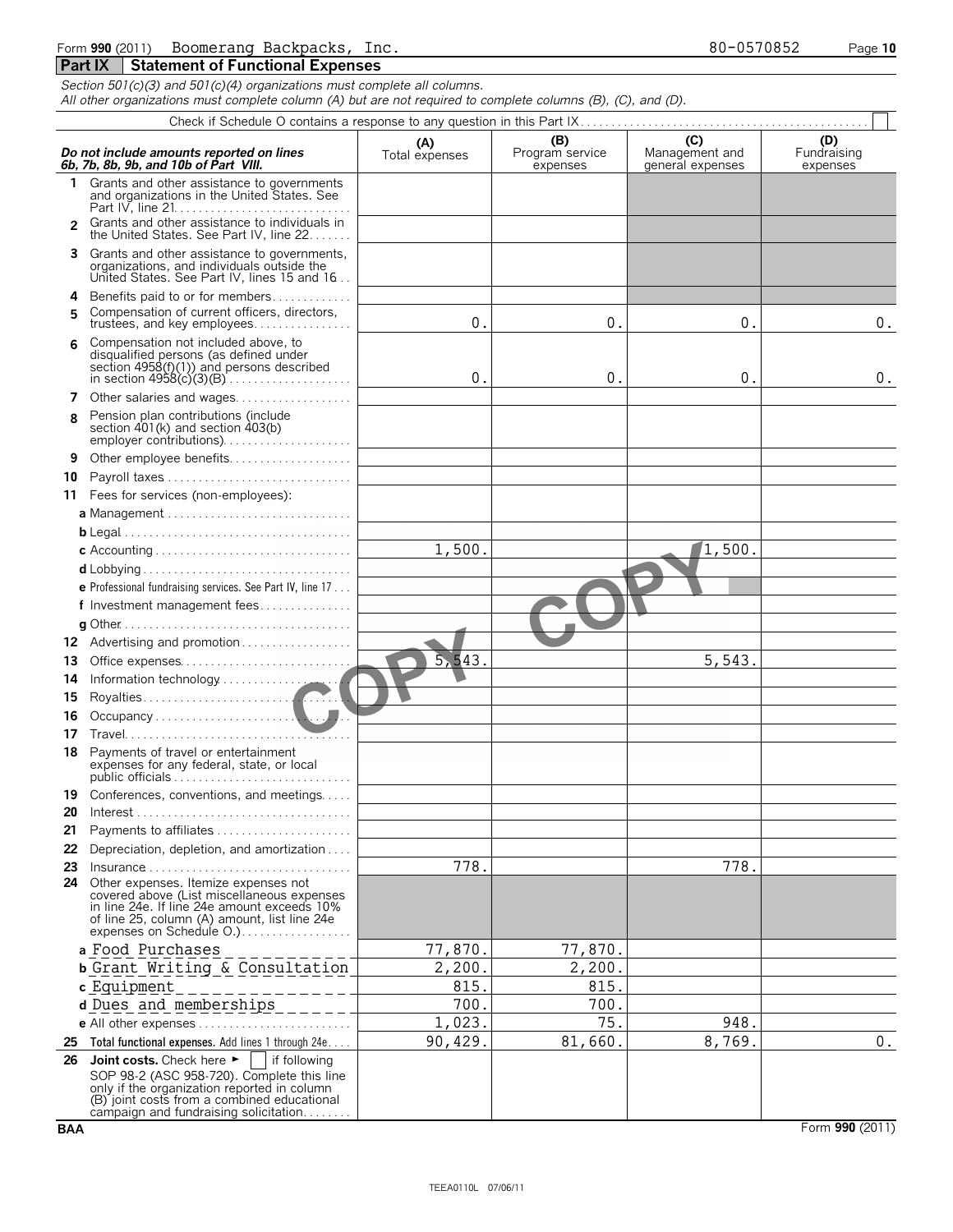| Form 990 (2011) | Boomerang<br>Backpacks. | lnc. | 80-0570852 | Page 11 |
|-----------------|-------------------------|------|------------|---------|
| <b>Part X</b>   | Balance Sheet           |      |            |         |

|                       |    |                                                                                                                                                                                                                                                       | (A)<br>Beginning of year |                | (B)<br>End of year |
|-----------------------|----|-------------------------------------------------------------------------------------------------------------------------------------------------------------------------------------------------------------------------------------------------------|--------------------------|----------------|--------------------|
|                       | 1  |                                                                                                                                                                                                                                                       |                          | $\mathbf{1}$   |                    |
|                       | 2  |                                                                                                                                                                                                                                                       | 84,395.                  | $\mathbf{2}$   | 198,041.           |
|                       | 3  |                                                                                                                                                                                                                                                       |                          | 3              |                    |
|                       | 4  |                                                                                                                                                                                                                                                       |                          | 4              |                    |
|                       |    |                                                                                                                                                                                                                                                       |                          |                |                    |
|                       | 5  | Receivables from current and former officers, directors, trustees, key employees,<br>and highest compensated employees. Complete Part II of Schedule L                                                                                                |                          | 5              |                    |
|                       | 6  | Receivables from other disqualified persons (as defined under section 4958(f)(1)),<br>persons described in section $4958(c)(3)(B)$ , and contributing employers and<br>sponsoring organizations of section 501(c)(9) voluntary employees' beneficiary |                          | 6              |                    |
|                       | 7  |                                                                                                                                                                                                                                                       |                          | $\overline{7}$ |                    |
| <b>ASSETS</b>         | 8  |                                                                                                                                                                                                                                                       |                          | 8              |                    |
|                       | 9  |                                                                                                                                                                                                                                                       |                          | 9              |                    |
|                       |    | <b>10a</b> Land, buildings, and equipment: cost or other basis.                                                                                                                                                                                       |                          |                |                    |
|                       |    |                                                                                                                                                                                                                                                       |                          | 10c            |                    |
|                       | 11 |                                                                                                                                                                                                                                                       |                          | 11             |                    |
|                       | 12 |                                                                                                                                                                                                                                                       |                          | 12             |                    |
|                       | 13 |                                                                                                                                                                                                                                                       |                          | 13             |                    |
|                       | 14 |                                                                                                                                                                                                                                                       |                          | 14             |                    |
|                       | 15 |                                                                                                                                                                                                                                                       |                          | 15             |                    |
|                       | 16 |                                                                                                                                                                                                                                                       | 84,395.                  | 16             | 198,041.           |
|                       | 17 |                                                                                                                                                                                                                                                       |                          | 17             |                    |
|                       | 18 |                                                                                                                                                                                                                                                       |                          | 18             |                    |
|                       | 19 |                                                                                                                                                                                                                                                       |                          | 19             |                    |
|                       | 20 |                                                                                                                                                                                                                                                       |                          | 20             |                    |
| Á<br>B<br>I           | 21 | <b>Escrow</b> or custodial account liability. Complete Part IV of Schedule D.                                                                                                                                                                         |                          | 21             |                    |
| $\frac{1}{1}$<br>T    | 22 | Payables to current and former officers, directors, trustees, key employees, highest compensated employees, and disqualified persons. Complete Part IL                                                                                                |                          | 22             |                    |
|                       | 23 | Secured mortgages and notes payable to unrelated third parties                                                                                                                                                                                        |                          | 23             |                    |
| E<br>S                | 24 | Unsecured notes and loans payable to unrelated third parties                                                                                                                                                                                          |                          | 24             |                    |
|                       | 25 | Other liabilities (including federal income tax, payables to related third parties, and other liabilities not included on lines 17-24). Complete Part X of Schedule D.                                                                                |                          | 25             |                    |
|                       | 26 |                                                                                                                                                                                                                                                       | $0$ .                    | 26             | $0$ .              |
| n<br>F                |    | Organizations that follow SFAS 117, check here $\blacktriangleright$ $ X $ and complete lines                                                                                                                                                         |                          |                |                    |
|                       |    | 27 through 29 and lines 33 and 34.                                                                                                                                                                                                                    |                          |                |                    |
|                       |    | 27 Unrestricted net assets.                                                                                                                                                                                                                           | 84,395                   | 27             | 198,041            |
| A<br>S<br>S<br>T<br>S | 28 |                                                                                                                                                                                                                                                       |                          | 28             |                    |
|                       | 29 |                                                                                                                                                                                                                                                       |                          | 29             |                    |
| R                     |    | Organizations that do not follow SFAS 117, check here $\blacktriangleright$   and complete                                                                                                                                                            |                          |                |                    |
| F<br>D<br>D           |    | lines 30 through 34.                                                                                                                                                                                                                                  |                          |                |                    |
|                       | 30 |                                                                                                                                                                                                                                                       |                          | 30             |                    |
|                       | 31 | Paid-in or capital surplus, or land, building, or equipment fund                                                                                                                                                                                      |                          | 31             |                    |
|                       | 32 | Retained earnings, endowment, accumulated income, or other funds                                                                                                                                                                                      |                          | 32             |                    |
| <b>BALANCES</b>       | 33 |                                                                                                                                                                                                                                                       | 84,395.                  | 33             | 198,041.           |
|                       | 34 | Total liabilities and net assets/fund balances                                                                                                                                                                                                        | 84,395.                  | 34             | 198,041.           |
| <b>BAA</b>            |    |                                                                                                                                                                                                                                                       |                          |                | Form 990 (2011)    |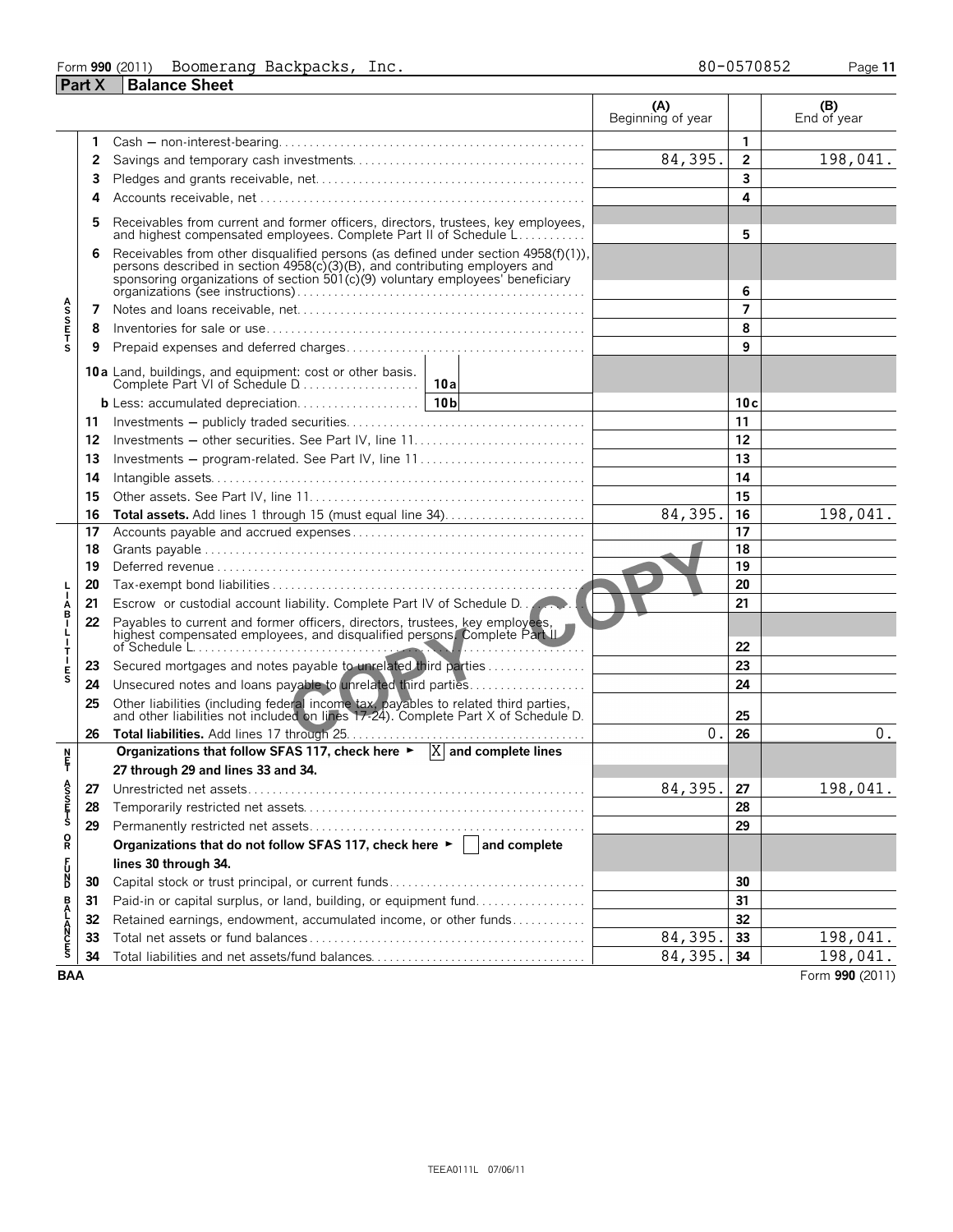| Boomerang Backpacks, Inc.<br>Form 990 (2011)                                                                                                                                                                                      | 80-0570852              | Page 12             |
|-----------------------------------------------------------------------------------------------------------------------------------------------------------------------------------------------------------------------------------|-------------------------|---------------------|
| <b>Reconciliation of Net Assets</b><br><b>Part XI</b>                                                                                                                                                                             |                         |                     |
|                                                                                                                                                                                                                                   |                         |                     |
|                                                                                                                                                                                                                                   |                         |                     |
| 1.                                                                                                                                                                                                                                | 1                       | 204,075.            |
| 2                                                                                                                                                                                                                                 | $\overline{2}$          | 90,429.             |
| 3                                                                                                                                                                                                                                 | $\overline{\mathbf{3}}$ | 113,646.            |
| Net assets or fund balances at beginning of year (must equal Part X, line 33, column (A))<br>4                                                                                                                                    | 4                       | 84,395.             |
| 5                                                                                                                                                                                                                                 | 5                       | 0.                  |
| Net assets or fund balances at end of year. Combine lines 3, 4, and 5 (must equal Part X, line 33,<br>6                                                                                                                           | 6                       | 198,041.            |
| Part XII   Financial Statements and Reporting                                                                                                                                                                                     |                         |                     |
|                                                                                                                                                                                                                                   |                         |                     |
|                                                                                                                                                                                                                                   |                         | Yes I<br>No         |
| 1 Accounting method used to prepare the Form 990: $X$ Cash<br>Accrual<br>Other                                                                                                                                                    |                         |                     |
| If the organization changed its method of accounting from a prior year or checked 'Other,' explain<br>in Schedule O.                                                                                                              |                         |                     |
|                                                                                                                                                                                                                                   |                         | Χ<br>2a             |
|                                                                                                                                                                                                                                   |                         | X<br>2 <sub>b</sub> |
| c If 'Yes' to line 2a or 2b, does the organization have a committee that assumes responsibility for oversight of the audit,<br>review, or compilation of its financial statements and selection of an independent accountant?     |                         | 2c                  |
| If the organization changed either its oversight process or selection process during the tax year, explain<br>in Schedule O.                                                                                                      |                         |                     |
| d If 'Yes' to line 2a or 2b, check a box below to indicate whether the financial statements for the year were issued on a<br>separate basis, consolidated basis, or both:                                                         |                         |                     |
| Separate basis<br>Consolidated basis<br>Both consolidated and separate basis                                                                                                                                                      |                         |                     |
| 3a As a result of a federal award, was the organization required to undergo an audit or audits as set forth in the Single                                                                                                         |                         | Χ<br>3a             |
| <b>b</b> If 'Yes,' did the organization undergo the required audit or audits? If the organization did not undergo the required audit<br>or audits, explain why in Schedule O and describe any steps taken to undergo such audits. |                         | 3 <sub>b</sub>      |
| <b>BAA</b>                                                                                                                                                                                                                        |                         | Form 990 (2011)     |
| COPY                                                                                                                                                                                                                              |                         |                     |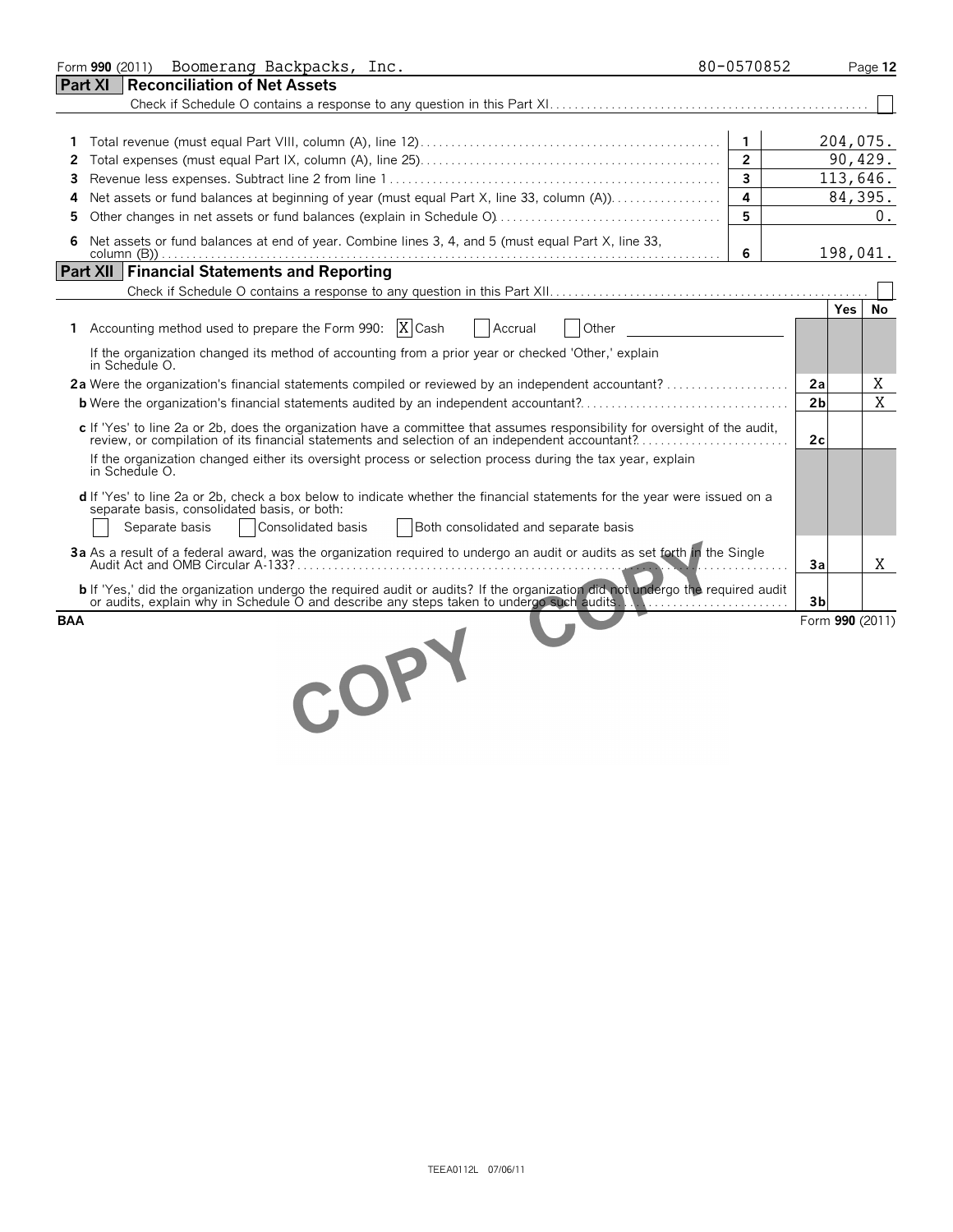| <b>SCHEDULE A</b> |                            |  |
|-------------------|----------------------------|--|
|                   | <b>(Form 990 or 990-F7</b> |  |

**170(b)(1)(A)(iv).** (Complete Part II.)

## **Public Charity Status and Public Support**

**Complete if the organization is a section 501(c)(3) organization or a section 4947(a)(1) nonexempt charitable trust.**

| OMB No. 1545-0047 |
|-------------------|
| 201               |

|                                                        |                          | 4947(a)(1) nonexempt charitable trust.                                                                                                                                     |                                       | Open to Public |
|--------------------------------------------------------|--------------------------|----------------------------------------------------------------------------------------------------------------------------------------------------------------------------|---------------------------------------|----------------|
| Department of the Treasury<br>Internal Revenue Service |                          | ► Attach to Form 990 or Form 990-EZ. ► See separate instructions.                                                                                                          | Inspection                            |                |
|                                                        | Name of the organization |                                                                                                                                                                            | <b>Employer identification number</b> |                |
|                                                        |                          | Boomerang Backpacks, Inc.                                                                                                                                                  | 80-0570852                            |                |
|                                                        |                          | <b>Part I</b> Reason for Public Charity Status (All organizations must complete this part.) See instructions.                                                              |                                       |                |
|                                                        |                          | The organization is not a private foundation because it is: (For lines 1 through 11, check only one box.)                                                                  |                                       |                |
|                                                        |                          | A church, convention of churches or association of churches described in section 170(b)(1)(A)(i).                                                                          |                                       |                |
| 2                                                      |                          | A school described in section 170(b)(1)(A)(ii). (Attach Schedule E.)                                                                                                       |                                       |                |
| 3                                                      |                          | A hospital or a cooperative hospital service organization described in section 170(b)(1)(A)(iii).                                                                          |                                       |                |
| 4                                                      |                          | A medical research organization operated in conjunction with a hospital described in section 170(b)(1)(A)(iii). Enter the hospital's                                       |                                       |                |
| 5                                                      | name, city, and state:   | An organization operated for the benefit of a college or university owned or operated by a governmental unit described in section<br>170(b)(1)(A)(iv). (Complete Part II.) |                                       |                |

|  | 6 A federal, state, or local government or governmental unit described in section 170(b)(1)(A)(v). |  |
|--|----------------------------------------------------------------------------------------------------|--|
|  |                                                                                                    |  |

|  | $\sqrt{X}$ An organization that normally receives a substantial part of its support from a governmental unit or from the general public described<br>in section 170(b)(1)(A)(vi). (Complete Part II.) |
|--|-------------------------------------------------------------------------------------------------------------------------------------------------------------------------------------------------------|
|  |                                                                                                                                                                                                       |

|  |  |  | 8 $\Box$ A community trust described in section 170(b)(1)(A)(vi). (Complete Part II.) |  |
|--|--|--|---------------------------------------------------------------------------------------|--|
|  |  |  |                                                                                       |  |

|  | An organization that normally receives: (1) more than 33-1/3% of its support from contributions, membership fees, and gross receipts    |
|--|-----------------------------------------------------------------------------------------------------------------------------------------|
|  | from activities related to its exempt functions – subject to certain exceptions, and (2) no more than 33-1/3% of its support from gross |
|  | investment income and unrelated business taxable income (less section 511 tax) from businesses acquired by the organization after       |
|  | June 30, 1975. See section 509(a)(2). (Complete Part III.)                                                                              |

**10** An organization organized and operated exclusively to test for public safety. See **section 509(a)(4).** 

11 | An organization organized and operated exclusively for the benefit of, to perform the functions of, or carry out the purposes of one or more publicly supported organizations described in section 509(a)(1) or section 509(a)(2). See **section 509(a)(3).** Check the box that<br>describes the type of supporting organization and complete lines 11e through 11h. **a** Type I **b** Type II **c** Type III ' Functionally integrated **d** Type III ' Other

| $d \mid \text{Type I}$ | $\mathbf{D}$   lype II | $C_1$ rype in $C_2$ runctionally integrated                                                                                                                                                                                   | $1$ ype $11 -$ Other |
|------------------------|------------------------|-------------------------------------------------------------------------------------------------------------------------------------------------------------------------------------------------------------------------------|----------------------|
|                        |                        |                                                                                                                                                                                                                               |                      |
|                        |                        | e By checking this box, I certify that the organization is not controlled directly or indirectly by one or more disqualified persons other than foundation managers and other than one or more publicly supported organizatio |                      |
| section $509(a)(2)$ .  |                        |                                                                                                                                                                                                                               |                      |

| If the organization received a written determination from the IRS that is a Type I, Type II or Type III supporting organization, |
|----------------------------------------------------------------------------------------------------------------------------------|
| check this box                                                                                                                   |

**g** Since August 17, 2006, has the organization accepted any gift or contribution from any of the following persons?

|  |                   | Yes |  |
|--|-------------------|-----|--|
|  |                   |     |  |
|  | 11a(i)            |     |  |
|  | 11 ค (ii)         |     |  |
|  | 11 $\alpha$ (iii) |     |  |

|  |  |  | Provide the following information about the supported organization(s). |  |
|--|--|--|------------------------------------------------------------------------|--|
|  |  |  |                                                                        |  |

| (i) Name of supported<br>organization | $(ii)$ $EIN$ | 11 L.<br>- -<br>(iii) Type of organization<br>(described on lines 1-9<br>above or IRC section<br>(see instructions)) | $\sqrt{2}$<br>(iv) Is the<br>organization in<br>column (i) listed in<br>your governing<br>document? |    | (v) Did you notify<br>the organization in<br>column (i) of<br>your support? |    | (vi) Is the<br>organization in<br>column (i)<br>organized in the<br>$\frac{0.5}{0.5}$ . |    | (vii) Amount of support |
|---------------------------------------|--------------|----------------------------------------------------------------------------------------------------------------------|-----------------------------------------------------------------------------------------------------|----|-----------------------------------------------------------------------------|----|-----------------------------------------------------------------------------------------|----|-------------------------|
|                                       |              |                                                                                                                      | <b>Yes</b>                                                                                          | No | <b>Yes</b>                                                                  | No | <b>Yes</b>                                                                              | No |                         |
| (A)                                   |              |                                                                                                                      |                                                                                                     |    |                                                                             |    |                                                                                         |    |                         |
| (B)                                   |              |                                                                                                                      |                                                                                                     |    |                                                                             |    |                                                                                         |    |                         |
| (C)                                   |              |                                                                                                                      |                                                                                                     |    |                                                                             |    |                                                                                         |    |                         |
| (D)                                   |              |                                                                                                                      |                                                                                                     |    |                                                                             |    |                                                                                         |    |                         |
| (E)                                   |              |                                                                                                                      |                                                                                                     |    |                                                                             |    |                                                                                         |    |                         |
| Total                                 |              |                                                                                                                      |                                                                                                     |    |                                                                             |    |                                                                                         |    |                         |

**BAA For Paperwork Reduction Act Notice, see the Instructions for Form 990 or 990-EZ.** Schedule **A** (Form 990 or 990-EZ) 2011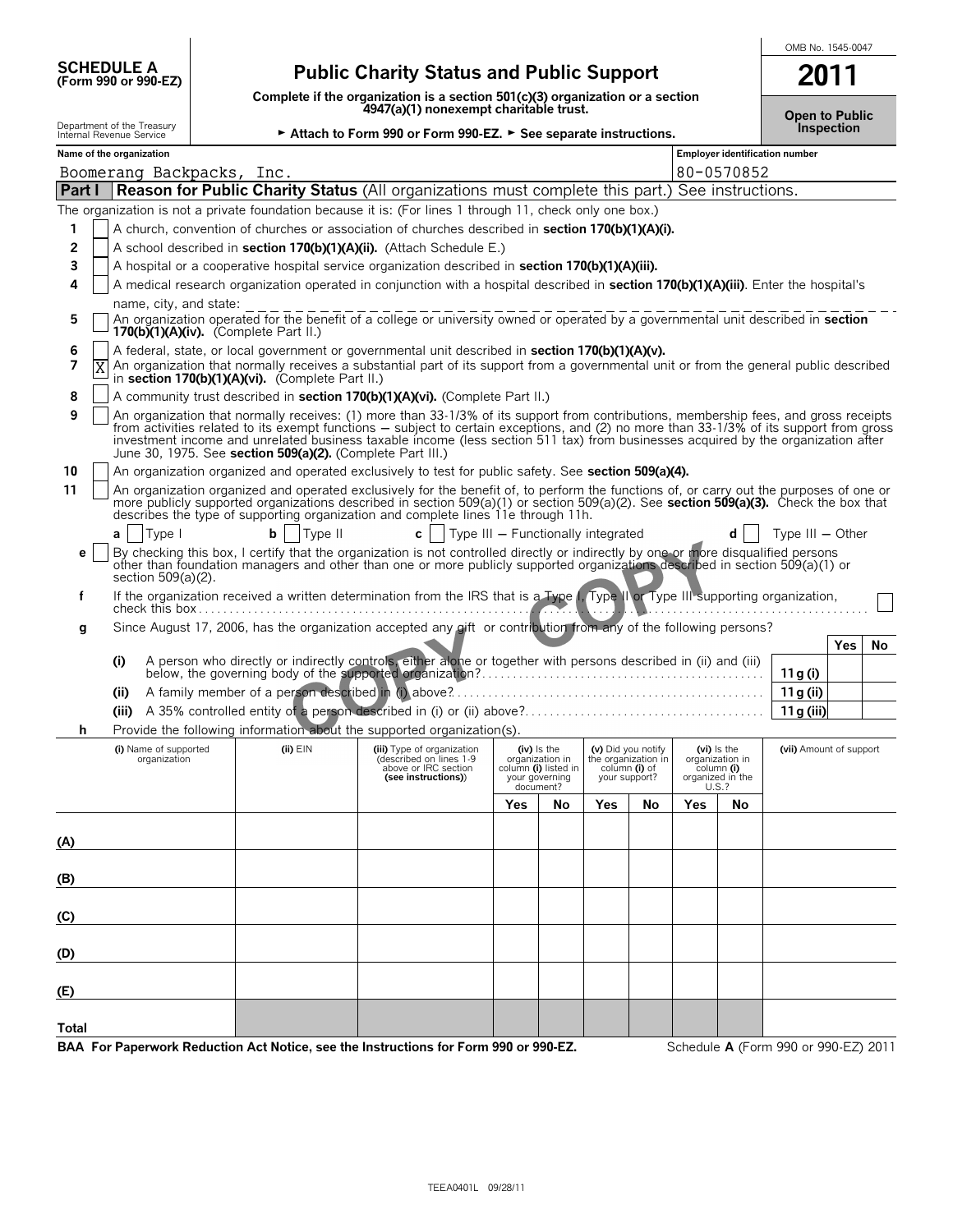| Schedule A (Form 990 or 990-EZ) 2011 | Boomerang Backpacks, | lnc. | 80-0570852<br>$\overline{\phantom{a}}$ age $\overline{\phantom{a}}$ |
|--------------------------------------|----------------------|------|---------------------------------------------------------------------|
|--------------------------------------|----------------------|------|---------------------------------------------------------------------|

### **Part II Support Schedule for Organizations Described in Sections 170(b)(1)(A)(iv) and 170(b)(1)(A)(vi)**

(Complete only if you checked the box on line 5, 7, or 8 of Part I or if the organization failed to qualify under Part III. If the organization fails to qualify under the tests listed below, please complete Part III.)

|           | <b>Section A. Public Support</b>                                                                                                                                                                                                                                                                                                                                                                                   |                |          |            |            |            |                                      |
|-----------|--------------------------------------------------------------------------------------------------------------------------------------------------------------------------------------------------------------------------------------------------------------------------------------------------------------------------------------------------------------------------------------------------------------------|----------------|----------|------------|------------|------------|--------------------------------------|
|           | Calendar year (or fiscal year<br>beginning in) $\rightarrow$                                                                                                                                                                                                                                                                                                                                                       | (a) 2007       | (b) 2008 | $(c)$ 2009 | $(d)$ 2010 | (e) $2011$ | (f) Total                            |
| 1         | Gifts, grants, contributions, and<br>membership fees received. (Do not<br>include any 'unusual grants.').                                                                                                                                                                                                                                                                                                          |                |          |            | 158,364.   | 184,504.   | 342,868.                             |
|           | 2 Tax revenues levied for the<br>organization's benefit and<br>either paid to or expended<br>on its behalf                                                                                                                                                                                                                                                                                                         |                |          |            |            |            | $0$ .                                |
| 3         | The value of services or<br>facilities furnished by a<br>governmental unit to the<br>organization without charge                                                                                                                                                                                                                                                                                                   |                |          |            |            |            | 0.                                   |
| 4         | <b>Total.</b> Add lines 1 through 3                                                                                                                                                                                                                                                                                                                                                                                | $\mathbf{0}$ . | 0.       | 0.         | 158,364.   | 184,504.   | 342,868.                             |
| 5.        | The portion of total<br>contributions by each person<br>(other than a governmental<br>unit or publicly supported<br>organization) included on line 1<br>that exceeds 2% of the amount<br>shown on line 11, column (f)                                                                                                                                                                                              |                |          |            |            |            | $0$ .                                |
| 6         | <b>Public support.</b> Subtract line 5<br>from line $4$                                                                                                                                                                                                                                                                                                                                                            |                |          |            |            |            | 342,868.                             |
|           | <b>Section B. Total Support</b>                                                                                                                                                                                                                                                                                                                                                                                    |                |          |            |            |            |                                      |
|           | Calendar year (or fiscal year<br>beginning in) $\rightarrow$                                                                                                                                                                                                                                                                                                                                                       | (a) 2007       | (b) 2008 | (c) 2009   | $(d)$ 2010 | (e) 2011   | (f) Total                            |
|           | 7 Amounts from line 4                                                                                                                                                                                                                                                                                                                                                                                              | 0.             | 0.       | 0.         | 158,364.   | 184,504.   | 342,868.                             |
| 8         | Gross income from interest,<br>dividends, payments received<br>on securities loans, rents,<br>royalties and income from<br>$similar$ sources                                                                                                                                                                                                                                                                       |                |          |            | 7.         | 15.        | 22.                                  |
| 9         | Net income from unrelated<br>business activities, whether or<br>not the business is regularly<br>carried on                                                                                                                                                                                                                                                                                                        |                |          |            |            |            | $0$ .                                |
| 10        | Other income. Do not include<br>gain or loss from the sale of<br>capital assets (Explain in<br>Part IV.) See Part IV.                                                                                                                                                                                                                                                                                              |                |          |            | 11,696.    | 19,556.    | 31,252.                              |
|           | 11 Total support. Add lines 7<br>through $10$                                                                                                                                                                                                                                                                                                                                                                      |                |          |            |            |            | 374,142.                             |
| 12        |                                                                                                                                                                                                                                                                                                                                                                                                                    |                |          |            |            | 12         | 0.                                   |
|           | 13 First five years. If the Form 990 is for the organization's first, second, third, fourth, or fifth tax year as a section 501(c)(3)                                                                                                                                                                                                                                                                              |                |          |            |            |            | $\blacktriangleright$ $\overline{X}$ |
|           | Section C. Computation of Public Support Percentage                                                                                                                                                                                                                                                                                                                                                                |                |          |            |            |            |                                      |
| 14        |                                                                                                                                                                                                                                                                                                                                                                                                                    |                |          |            |            | 14<br>- 15 | %<br>%                               |
| 15        |                                                                                                                                                                                                                                                                                                                                                                                                                    |                |          |            |            |            |                                      |
|           | 16a 33-1/3% support test - 2011. If the organization did not check the box on line 13, and the line 14 is 33-1/3% or more, check this box                                                                                                                                                                                                                                                                          |                |          |            |            |            |                                      |
|           | <b>b 33-1/3% support test - 2010.</b> If the organization did not check a box on line 13 or 16a, and line 15 is 33-1/3% or more, check this box                                                                                                                                                                                                                                                                    |                |          |            |            |            |                                      |
|           | <b>17a 10%-facts-and-circumstances test – 2011.</b> If the organization did not check a box on line 13, 16a, or 16b, and line 14 is 10%<br>or more, and if the organization meets the 'facts-and-circumstances' test, check this box and <b>stop here.</b> Explain in Part IV how<br>the organization meets the 'facts-and-circumstances' test. The organization qualifies as a publicly supported organization    |                |          |            |            |            | ►∣∣                                  |
|           | <b>b 10%-facts-and-circumstances test – 2010.</b> If the organization did not check a box on line 13, 16a, 16b, or 17a, and line 15 is 10%<br>or more, and if the organization meets the 'facts-and-circumstances' test, check this box and <b>stop here.</b> Explain in Part IV how the<br>organization meets the 'facts-and-circumstances' test. The organization qualifies as a publicly supported organization |                |          |            |            |            |                                      |
| 18<br>BAA | Private foundation. If the organization did not check a box on line 13, 16a, 16b, 17a, or 17b, check this box and see instructions                                                                                                                                                                                                                                                                                 |                |          |            |            |            | Schedule A (Form 990 or 990-EZ) 2011 |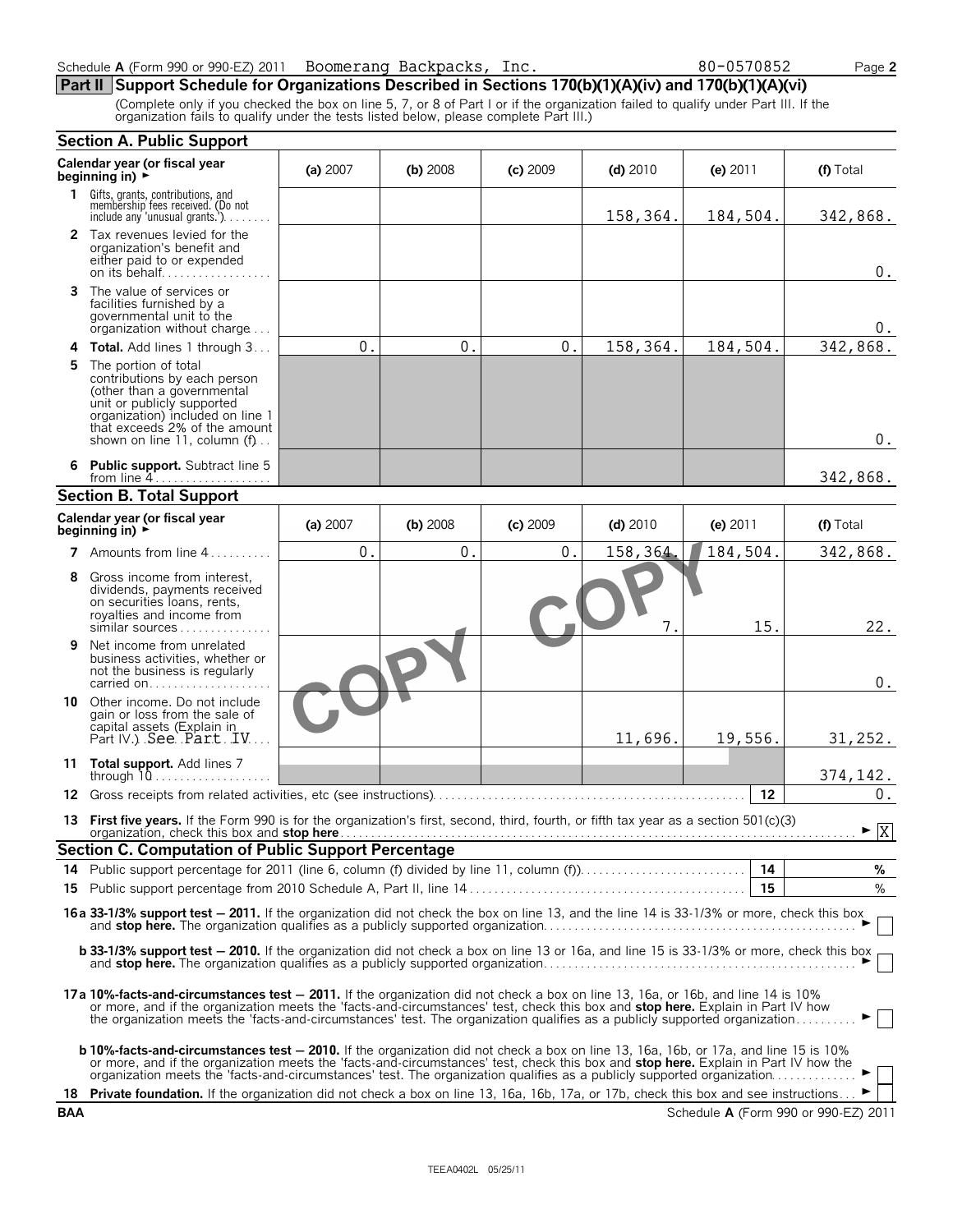**Part III** Support Schedule for Organizations Described in Section 509(a)(2)

(Complete only if you checked the box on line 9 of Part I or if the organization failed to qualify under Part II. If the organization fails to qualify under the tests listed below, please complete Part II.)

|    | <b>Section A. Public Support</b>                                                                                                                                                                                                                                 |          |            |            |            |            |    |           |
|----|------------------------------------------------------------------------------------------------------------------------------------------------------------------------------------------------------------------------------------------------------------------|----------|------------|------------|------------|------------|----|-----------|
|    | Calendar year (or fiscal yr beginning in) $\blacktriangleright$                                                                                                                                                                                                  | (a) 2007 | (b) 2008   | $(c)$ 2009 | $(d)$ 2010 | $(e)$ 2011 |    | (f) Total |
|    | 1 Gifts, grants, contributions<br>and membership fees<br>received. (Do not include                                                                                                                                                                               |          |            |            |            |            |    |           |
|    | any 'unusual grants.')<br>2 Gross receipts from admis-                                                                                                                                                                                                           |          |            |            |            |            |    |           |
|    | sions, merchandise sold or                                                                                                                                                                                                                                       |          |            |            |            |            |    |           |
|    | services performed, or facilities                                                                                                                                                                                                                                |          |            |            |            |            |    |           |
|    | furnished in any activity that is<br>related to the organization's                                                                                                                                                                                               |          |            |            |            |            |    |           |
|    | $tax\text{-}exempt$ purpose                                                                                                                                                                                                                                      |          |            |            |            |            |    |           |
| 3. | Gross receipts from activities                                                                                                                                                                                                                                   |          |            |            |            |            |    |           |
|    | that are not an unrelated trade<br>or business under section 513.                                                                                                                                                                                                |          |            |            |            |            |    |           |
| 4  | Tax revenues levied for the                                                                                                                                                                                                                                      |          |            |            |            |            |    |           |
|    | organization's benefit and                                                                                                                                                                                                                                       |          |            |            |            |            |    |           |
|    | either paid to or expended on                                                                                                                                                                                                                                    |          |            |            |            |            |    |           |
| 5. | The value of services or                                                                                                                                                                                                                                         |          |            |            |            |            |    |           |
|    | facilities furnished by a                                                                                                                                                                                                                                        |          |            |            |            |            |    |           |
|    | governmental unit to the<br>organization without charge                                                                                                                                                                                                          |          |            |            |            |            |    |           |
|    |                                                                                                                                                                                                                                                                  |          |            |            |            |            |    |           |
|    | <b>6 Total.</b> Add lines 1 through 5<br><b>7a</b> Amounts included on lines 1,                                                                                                                                                                                  |          |            |            |            |            |    |           |
|    | 2, and 3 received from                                                                                                                                                                                                                                           |          |            |            |            |            |    |           |
|    | disqualified persons                                                                                                                                                                                                                                             |          |            |            |            |            |    |           |
|    | <b>b</b> Amounts included on lines 2                                                                                                                                                                                                                             |          |            |            |            |            |    |           |
|    | and 3 received from other than<br>disqualified persons that                                                                                                                                                                                                      |          |            |            |            |            |    |           |
|    | exceed the greater of \$5,000 or                                                                                                                                                                                                                                 |          |            |            |            |            |    |           |
|    | 1% of the amount on line 13                                                                                                                                                                                                                                      |          |            |            |            |            |    |           |
|    |                                                                                                                                                                                                                                                                  |          |            |            |            |            |    |           |
|    | c Add lines $7a$ and $7b$                                                                                                                                                                                                                                        |          |            |            |            |            |    |           |
|    | <b>Public support (Subtract line</b>                                                                                                                                                                                                                             |          |            |            |            |            |    |           |
|    | <b>Section B. Total Support</b>                                                                                                                                                                                                                                  |          |            |            |            |            |    |           |
|    | Calendar year (or fiscal yr beginning in) $\blacktriangleright$                                                                                                                                                                                                  | (a) 2007 | $(b)$ 2008 | (c) 2009   | $(d)$ 2010 | (e) $2011$ |    | (f) Total |
|    | <b>9</b> Amounts from line $6 \ldots \ldots$                                                                                                                                                                                                                     |          |            |            |            |            |    |           |
|    | <b>10a</b> Gross income from interest,                                                                                                                                                                                                                           |          |            |            |            |            |    |           |
|    | dividends, payments received                                                                                                                                                                                                                                     |          |            |            |            |            |    |           |
|    | on securities loans, rents,<br>royalties and income from                                                                                                                                                                                                         |          |            |            |            |            |    |           |
|    | similar sources                                                                                                                                                                                                                                                  |          |            |            |            |            |    |           |
|    | <b>b</b> Unrelated business taxable                                                                                                                                                                                                                              |          |            |            |            |            |    |           |
|    | income (less section 511<br>taxes) from businesses                                                                                                                                                                                                               |          |            |            |            |            |    |           |
|    | acquired after June 30, 1975                                                                                                                                                                                                                                     |          |            |            |            |            |    |           |
|    | c Add lines 10a and $10b$                                                                                                                                                                                                                                        |          |            |            |            |            |    |           |
|    | <b>11</b> Net income from unrelated business                                                                                                                                                                                                                     |          |            |            |            |            |    |           |
|    | activities not included in line 10b,                                                                                                                                                                                                                             |          |            |            |            |            |    |           |
|    | whether or not the business is<br>regularly carried on                                                                                                                                                                                                           |          |            |            |            |            |    |           |
|    |                                                                                                                                                                                                                                                                  |          |            |            |            |            |    |           |
|    | 12 Other income. Do not include<br>gain or loss from the sale of<br>capital assets (Explain in                                                                                                                                                                   |          |            |            |            |            |    |           |
|    |                                                                                                                                                                                                                                                                  |          |            |            |            |            |    |           |
|    | 13 Total support. (Add Ins 9, 10c, 11, and 12.)                                                                                                                                                                                                                  |          |            |            |            |            |    |           |
|    |                                                                                                                                                                                                                                                                  |          |            |            |            |            |    |           |
|    |                                                                                                                                                                                                                                                                  |          |            |            |            |            |    |           |
|    | <b>Section C. Computation of Public Support Percentage</b>                                                                                                                                                                                                       |          |            |            |            |            |    |           |
|    | 15 Public support percentage for 2011 (line 8, column (f) divided by line 13, column (f)                                                                                                                                                                         |          |            |            |            |            | 15 | %         |
|    |                                                                                                                                                                                                                                                                  |          |            |            |            |            | 16 | %         |
|    | Section D. Computation of Investment Income Percentage                                                                                                                                                                                                           |          |            |            |            |            |    |           |
| 17 | Investment income percentage for 2011 (line 10c, column (f) divided by line 13, column (f)                                                                                                                                                                       |          |            |            |            |            | 17 | $\,$ $\,$ |
| 18 |                                                                                                                                                                                                                                                                  |          |            |            |            |            | 18 | %         |
|    | 19a 33-1/3% support tests - 2011. If the organization did not check the box on line 14, and line 15 is more than 33-1/3%, and line 17<br>is not more than 33-1/3%, check this box and stop here. The organization qualifies as a publicly supported organization |          |            |            |            |            |    |           |
|    | <b>b 33-1/3% support tests - 2010.</b> If the organization did not check a box on line 14 or line 19a, and line 16 is more than 33-1/3%, and line 18 is not more than 33-1/3%, check this box and <b>stop here.</b> The organization qua                         |          |            |            |            |            |    |           |
|    |                                                                                                                                                                                                                                                                  |          |            |            |            |            |    |           |
|    |                                                                                                                                                                                                                                                                  |          |            |            |            |            |    |           |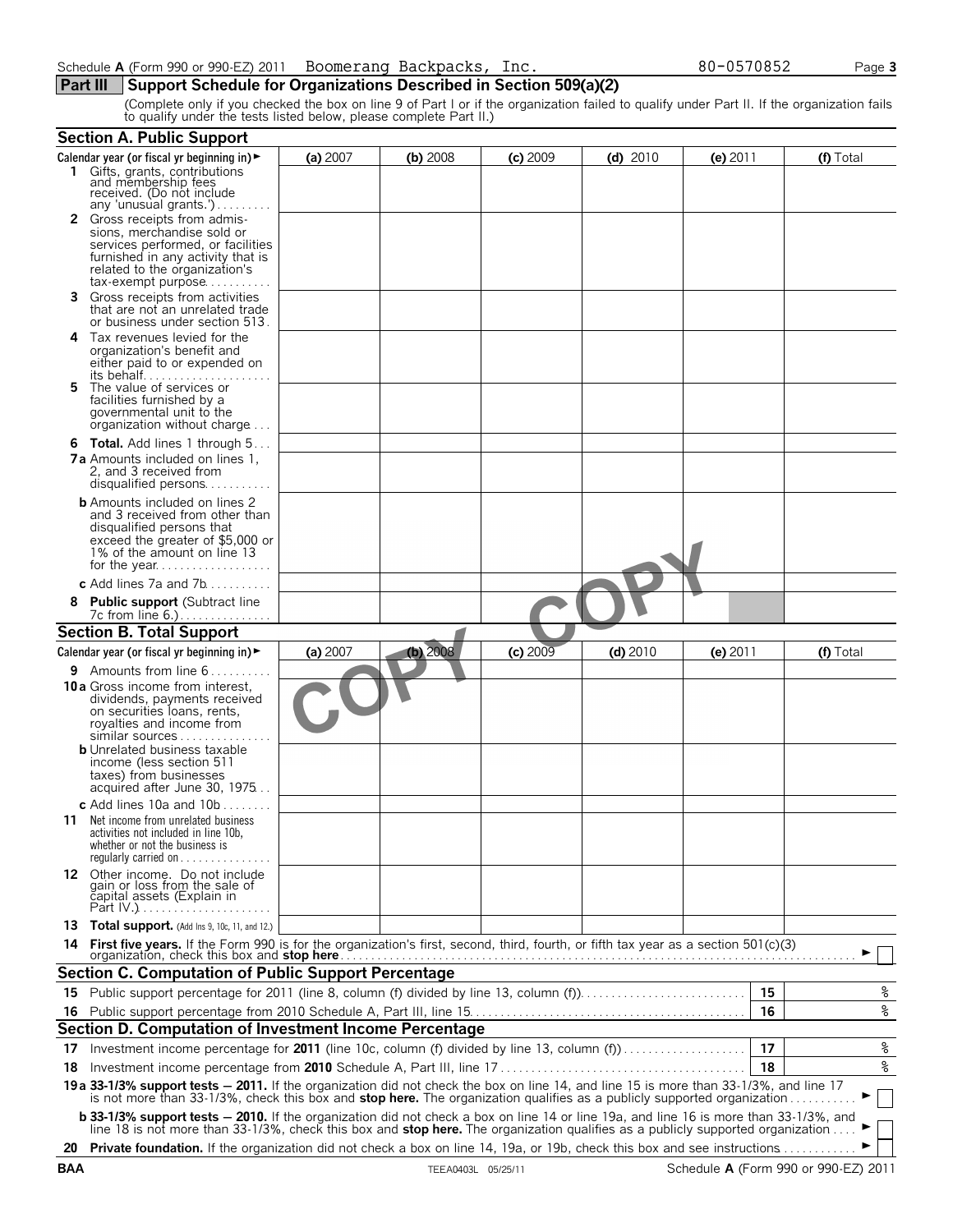| <b>Part IV</b> | Supplemental Information. Complete this part to provide the explanations required by Part II, line 10;<br>Part II, line 17a or 17b; and Part III, line 12. Also complete this part for any additional information.<br>(See instructi |
|----------------|--------------------------------------------------------------------------------------------------------------------------------------------------------------------------------------------------------------------------------------|
|                |                                                                                                                                                                                                                                      |
|                |                                                                                                                                                                                                                                      |
|                |                                                                                                                                                                                                                                      |
|                |                                                                                                                                                                                                                                      |
|                |                                                                                                                                                                                                                                      |
|                |                                                                                                                                                                                                                                      |
|                |                                                                                                                                                                                                                                      |
|                |                                                                                                                                                                                                                                      |
|                |                                                                                                                                                                                                                                      |
|                |                                                                                                                                                                                                                                      |
|                |                                                                                                                                                                                                                                      |
|                |                                                                                                                                                                                                                                      |
|                |                                                                                                                                                                                                                                      |
|                |                                                                                                                                                                                                                                      |
|                |                                                                                                                                                                                                                                      |
|                |                                                                                                                                                                                                                                      |
|                |                                                                                                                                                                                                                                      |
|                |                                                                                                                                                                                                                                      |
|                |                                                                                                                                                                                                                                      |
|                |                                                                                                                                                                                                                                      |
|                |                                                                                                                                                                                                                                      |
|                |                                                                                                                                                                                                                                      |
|                |                                                                                                                                                                                                                                      |

Schedule **A** (Form 990 or 990-EZ) 2011 Page **4**

Boomerang Backpacks, Inc. 80-0570852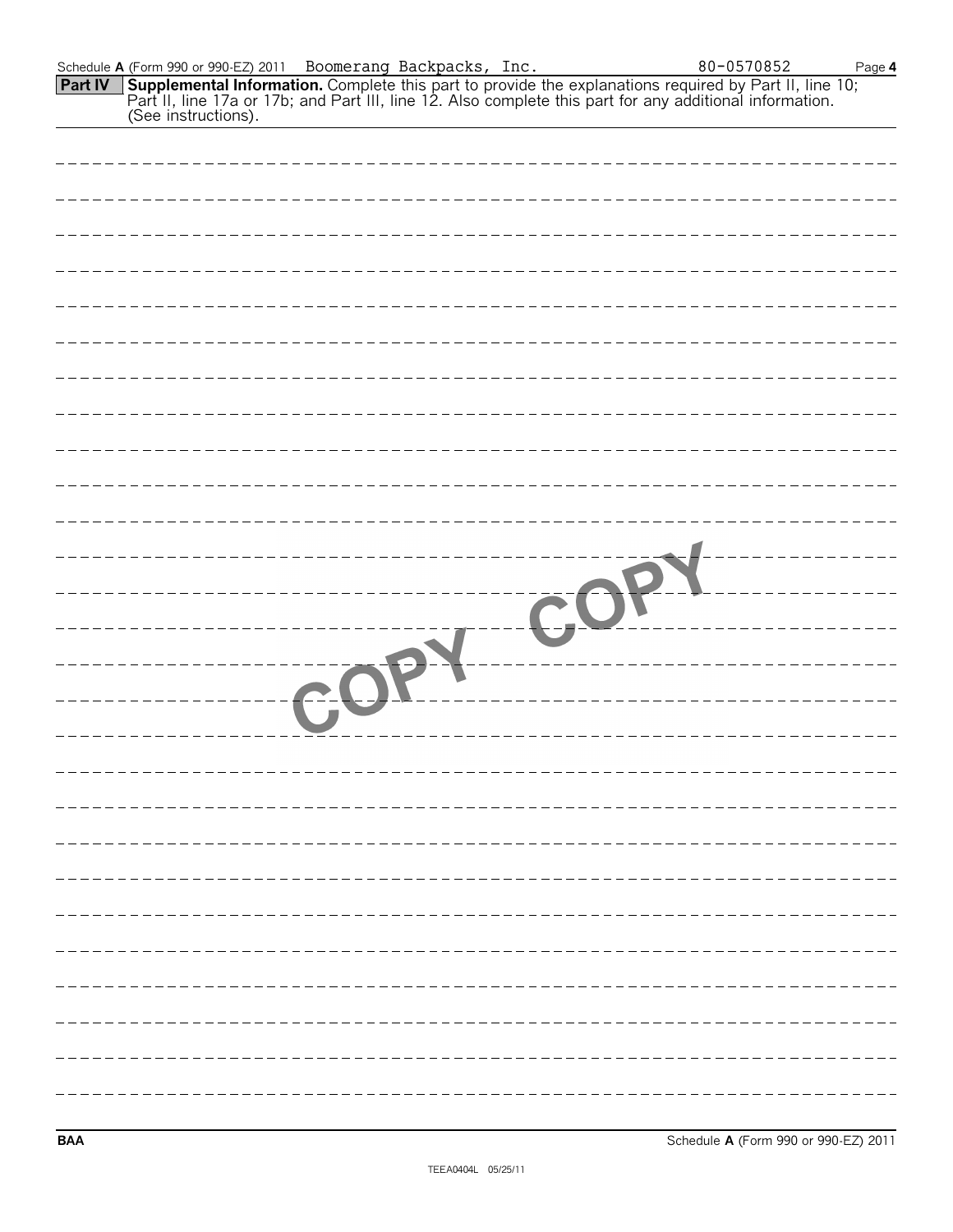| Schedule A, Part IV - Supplemental Information<br>2011 |           |      |                     |              |      |  |  |
|--------------------------------------------------------|-----------|------|---------------------|--------------|------|--|--|
| Boomerang Backpacks, Inc.                              |           |      |                     |              |      |  |  |
| Part II, Line 10 - Other Income                        |           |      |                     |              |      |  |  |
| Nature and Source                                      | 2011      | 2010 | 2009                | 2008         | 2007 |  |  |
| Total $\overline{\$}$                                  |           | 0.5  | 0.5<br><u>0. \$</u> | <u>০. \$</u> | 0.   |  |  |
|                                                        |           |      |                     |              |      |  |  |
|                                                        |           |      |                     |              |      |  |  |
|                                                        |           |      |                     |              |      |  |  |
|                                                        |           |      |                     |              |      |  |  |
|                                                        |           |      |                     |              |      |  |  |
|                                                        |           |      |                     |              |      |  |  |
|                                                        |           |      |                     |              |      |  |  |
|                                                        |           |      |                     |              |      |  |  |
|                                                        |           |      |                     |              |      |  |  |
|                                                        | COPY COPY |      |                     |              |      |  |  |
|                                                        |           |      |                     |              |      |  |  |
|                                                        |           |      |                     |              |      |  |  |
|                                                        |           |      |                     |              |      |  |  |
|                                                        |           |      |                     |              |      |  |  |
|                                                        |           |      |                     |              |      |  |  |
|                                                        |           |      |                     |              |      |  |  |
|                                                        |           |      |                     |              |      |  |  |
|                                                        |           |      |                     |              |      |  |  |
|                                                        |           |      |                     |              |      |  |  |
|                                                        |           |      |                     |              |      |  |  |
|                                                        |           |      |                     |              |      |  |  |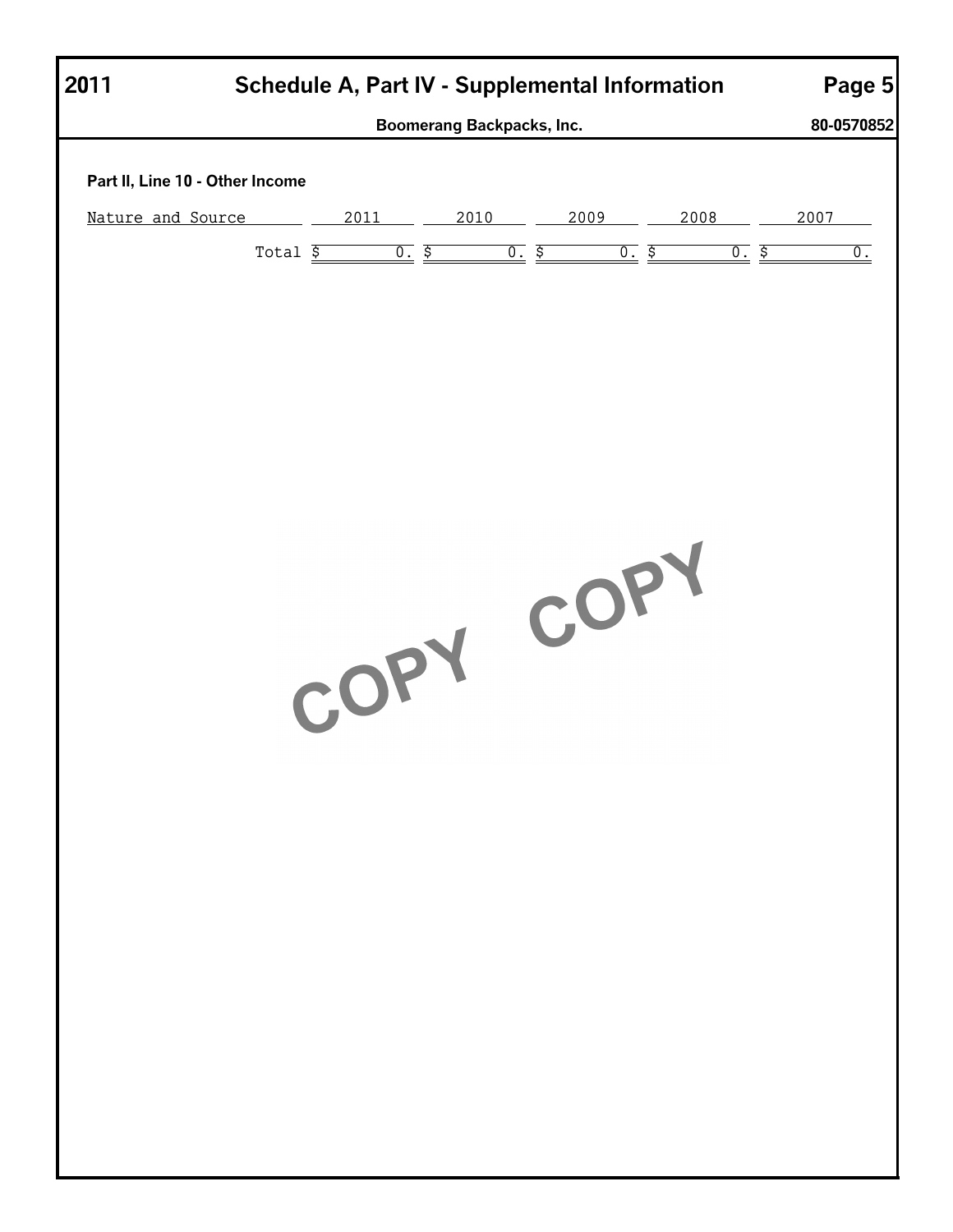**SCHEDULE G**<br>(Form 990 or 990-EZ)

## **(Form 990 or 990-EZ) Supplemental Information Regarding Fundraising or Gaming Activities 2011**

**Complete if the organization answered 'Yes' to Form 990, Part IV, lines 17, 18,** or 19, or if the organization entered more than \$15,000 on Form 990-EZ, line 6a.<br>► Attach to Form 990 or Form 990-EZ. ► See separate instructions.

**Open to Public Inspection**

OMB No. 1545-0047

| Department of the Treasury<br>Internal Revenue Service                                                                                                                                                                                                                                                                                                                                                                                                                                     |               |     |                                                                      | Attach to Form 990 or Form 990-EZ. ► See separate instructions.                                               |                                                                              | <b>Inspection</b>                                       |
|--------------------------------------------------------------------------------------------------------------------------------------------------------------------------------------------------------------------------------------------------------------------------------------------------------------------------------------------------------------------------------------------------------------------------------------------------------------------------------------------|---------------|-----|----------------------------------------------------------------------|---------------------------------------------------------------------------------------------------------------|------------------------------------------------------------------------------|---------------------------------------------------------|
| Name of the organization                                                                                                                                                                                                                                                                                                                                                                                                                                                                   |               |     |                                                                      |                                                                                                               | <b>Employer identification number</b>                                        |                                                         |
| Boomerang Backpacks, Inc.                                                                                                                                                                                                                                                                                                                                                                                                                                                                  |               |     |                                                                      |                                                                                                               | 80-0570852                                                                   |                                                         |
| Fundraising Activities. Complete if the organization answered 'Yes' to Form 990, Part IV, line 17.<br>Part I<br>Form 990-EZ filers are not required to complete this part.                                                                                                                                                                                                                                                                                                                 |               |     |                                                                      |                                                                                                               |                                                                              |                                                         |
| 1 Indicate whether the organization raised funds through any of the following activities. Check all that apply.<br>Mail solicitations<br>а<br>Internet and email solicitations<br>b<br>Phone solicitations<br>С<br>d<br>In-person solicitations<br>2a Did the organization have a written or oral agreement with any individual (including officers, directors, trustees or key<br>employees listed in Form 990, Part VII) or entity in connection with professional fundraising services? |               |     | e<br>f<br>q                                                          | Solicitation of non-government grants<br>Solicitation of government grants<br>X<br>Special fundraising events |                                                                              | $X$ No<br><b>Yes</b>                                    |
| <b>b</b> If 'Yes,' list the ten highest paid individuals or entities (fundraisers) pursuant to agreements under which the fundraiser is to be<br>compensated at least \$5,000 by the organization.                                                                                                                                                                                                                                                                                         |               |     |                                                                      |                                                                                                               |                                                                              |                                                         |
| (i) Name and address of individual<br>or entity (fundraiser)                                                                                                                                                                                                                                                                                                                                                                                                                               | (ii) Activity |     | (iii) Did fundraiser<br>have custody or control<br>of contributions? | (iv) Gross receipts<br>from activity                                                                          | (v) Amount paid to<br>(or retained by)<br>fundraiser listed in<br>column (i) | (vi) Amount paid to<br>(or retained by)<br>organization |
|                                                                                                                                                                                                                                                                                                                                                                                                                                                                                            |               | Yes | No                                                                   |                                                                                                               |                                                                              |                                                         |
| 1                                                                                                                                                                                                                                                                                                                                                                                                                                                                                          |               |     |                                                                      |                                                                                                               |                                                                              |                                                         |
| $\overline{2}$                                                                                                                                                                                                                                                                                                                                                                                                                                                                             |               |     |                                                                      |                                                                                                               |                                                                              |                                                         |
| 3                                                                                                                                                                                                                                                                                                                                                                                                                                                                                          |               |     |                                                                      |                                                                                                               |                                                                              |                                                         |
| 4                                                                                                                                                                                                                                                                                                                                                                                                                                                                                          |               |     |                                                                      |                                                                                                               |                                                                              |                                                         |
| 5                                                                                                                                                                                                                                                                                                                                                                                                                                                                                          |               |     |                                                                      |                                                                                                               |                                                                              |                                                         |
| 6                                                                                                                                                                                                                                                                                                                                                                                                                                                                                          |               |     |                                                                      |                                                                                                               |                                                                              |                                                         |
| $\overline{7}$                                                                                                                                                                                                                                                                                                                                                                                                                                                                             |               |     |                                                                      |                                                                                                               |                                                                              |                                                         |
| 8                                                                                                                                                                                                                                                                                                                                                                                                                                                                                          |               |     |                                                                      |                                                                                                               |                                                                              |                                                         |
| 9                                                                                                                                                                                                                                                                                                                                                                                                                                                                                          |               |     |                                                                      |                                                                                                               |                                                                              |                                                         |
| 10                                                                                                                                                                                                                                                                                                                                                                                                                                                                                         |               |     |                                                                      |                                                                                                               |                                                                              |                                                         |
| Total<br>List all states in which the organization is registered or licensed to solicit contributions or has been notified it is exempt from registration<br>3.                                                                                                                                                                                                                                                                                                                            |               |     |                                                                      |                                                                                                               |                                                                              | 0.                                                      |
| or licensing.                                                                                                                                                                                                                                                                                                                                                                                                                                                                              |               |     |                                                                      |                                                                                                               |                                                                              |                                                         |
|                                                                                                                                                                                                                                                                                                                                                                                                                                                                                            |               |     |                                                                      |                                                                                                               |                                                                              |                                                         |
|                                                                                                                                                                                                                                                                                                                                                                                                                                                                                            |               |     |                                                                      |                                                                                                               |                                                                              |                                                         |
|                                                                                                                                                                                                                                                                                                                                                                                                                                                                                            |               |     |                                                                      |                                                                                                               |                                                                              |                                                         |
|                                                                                                                                                                                                                                                                                                                                                                                                                                                                                            |               |     |                                                                      |                                                                                                               |                                                                              |                                                         |
|                                                                                                                                                                                                                                                                                                                                                                                                                                                                                            |               |     |                                                                      |                                                                                                               |                                                                              |                                                         |
|                                                                                                                                                                                                                                                                                                                                                                                                                                                                                            |               |     |                                                                      |                                                                                                               |                                                                              |                                                         |
|                                                                                                                                                                                                                                                                                                                                                                                                                                                                                            |               |     |                                                                      |                                                                                                               |                                                                              |                                                         |
|                                                                                                                                                                                                                                                                                                                                                                                                                                                                                            |               |     |                                                                      |                                                                                                               |                                                                              |                                                         |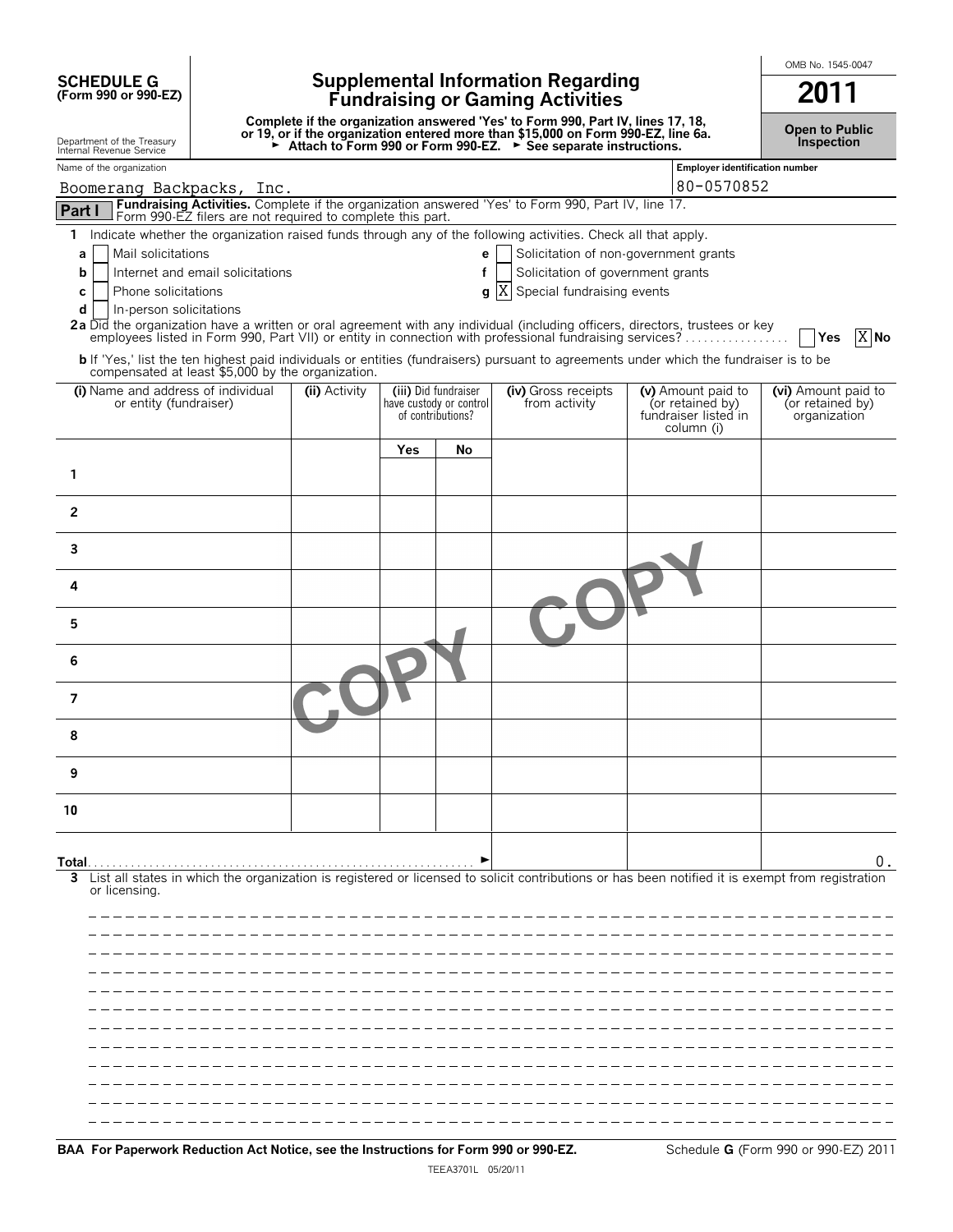|                 |    | Schedule G (Form 990 or 990-EZ) 2011 Boomerang Backpacks, Inc.                                                                                                                                                                                                                               |                                             |                                                     |                                    | 80-0570852<br>Page 2                                                                    |
|-----------------|----|----------------------------------------------------------------------------------------------------------------------------------------------------------------------------------------------------------------------------------------------------------------------------------------------|---------------------------------------------|-----------------------------------------------------|------------------------------------|-----------------------------------------------------------------------------------------|
|                 |    | <b>Part II</b> Fundraising Events. Complete if the organization answered 'Yes' to Form 990, Part IV, line 18, or reported<br>more than \$15,000 of fundraising event contributions and gross income on Form 990-EZ, lines 1 and 6a.<br>List events with gross receipts greater than \$5,000. |                                             |                                                     |                                    |                                                                                         |
|                 |    |                                                                                                                                                                                                                                                                                              | (a) Event #1<br>Golf outing<br>(event type) | (b) Event $#2$<br>(event type)                      | (c) Other events<br>(total number) | (d) Total events<br>(add column (a)<br>through column $(c)$                             |
| <b>REVENR</b>   |    | 1 Gross receipts                                                                                                                                                                                                                                                                             | 31,903.                                     |                                                     |                                    | 31,903.                                                                                 |
|                 |    | <b>2</b> Less: Charitable contributions                                                                                                                                                                                                                                                      |                                             |                                                     |                                    |                                                                                         |
|                 | 3. | Gross income (line 1 minus line 2)                                                                                                                                                                                                                                                           | 31,903.                                     |                                                     |                                    | 31,903.                                                                                 |
|                 |    | 4 Cash prizes                                                                                                                                                                                                                                                                                |                                             |                                                     |                                    |                                                                                         |
| D               | 5. | Noncash prizes                                                                                                                                                                                                                                                                               |                                             |                                                     |                                    |                                                                                         |
| IRECT           | 6  | Rent/facility costs                                                                                                                                                                                                                                                                          |                                             |                                                     |                                    |                                                                                         |
|                 |    | 7 Food and beverages                                                                                                                                                                                                                                                                         |                                             |                                                     |                                    |                                                                                         |
|                 | 8  | Entertainment                                                                                                                                                                                                                                                                                |                                             |                                                     |                                    |                                                                                         |
| EXPENSES        | 9  |                                                                                                                                                                                                                                                                                              | 12, 347.                                    |                                                     |                                    | 12,347.                                                                                 |
|                 |    |                                                                                                                                                                                                                                                                                              |                                             |                                                     |                                    | 12,347.                                                                                 |
|                 |    | Part III Gaming. Complete if the organization answered 'Yes' to Form 990, Part IV, line 19, or reported more than                                                                                                                                                                            |                                             |                                                     |                                    | 19,556.                                                                                 |
|                 |    | \$15,000 on Form 990-EZ, line 6a.                                                                                                                                                                                                                                                            |                                             |                                                     |                                    |                                                                                         |
| <b>REVENU</b>   |    |                                                                                                                                                                                                                                                                                              | (a) Bingo                                   | (b) Pull tabs/Instant<br>bingo/progressive<br>bingo | (c) Other gaming                   | (d) Total gaming<br>$\overline{a}$ (add column $\overline{a}$ )<br>through column $(c)$ |
| Ė               |    | 1 Gross revenue                                                                                                                                                                                                                                                                              |                                             |                                                     |                                    |                                                                                         |
|                 |    | 2 Cash prizes                                                                                                                                                                                                                                                                                |                                             |                                                     |                                    |                                                                                         |
| $R$ $R$ $C$ $T$ | 3  | $J\Gamma$                                                                                                                                                                                                                                                                                    |                                             |                                                     |                                    |                                                                                         |
|                 | 4  | Rent/facility costs                                                                                                                                                                                                                                                                          |                                             |                                                     |                                    |                                                                                         |
|                 |    | 5 Other direct expenses                                                                                                                                                                                                                                                                      | နွ<br>Yes                                   | Yes %                                               | ႜ                                  |                                                                                         |
|                 | 6  | Volunteer labor                                                                                                                                                                                                                                                                              | No                                          | No                                                  | Yes $\qquad \qquad \qquad$<br>No   |                                                                                         |
|                 |    |                                                                                                                                                                                                                                                                                              |                                             |                                                     |                                    |                                                                                         |
|                 |    |                                                                                                                                                                                                                                                                                              |                                             |                                                     |                                    |                                                                                         |
|                 |    | 9 Enter the state(s) in which the organization operates gaming activities:<br><b>b</b> If 'No,' explain:                                                                                                                                                                                     |                                             |                                                     |                                    | Yes<br><b>No</b>                                                                        |
|                 |    | _______________________________<br>10a Were any of the organization's gaming licenses revoked, suspended or terminated during the tax year?                                                                                                                                                  |                                             |                                                     |                                    | Yes<br>  No                                                                             |
| <b>BAA</b>      |    |                                                                                                                                                                                                                                                                                              | TFFA3702L 05/20/11                          |                                                     |                                    | Schedule G (Form 990 or 990-F7) 2011                                                    |

**BAA** TEEA3702L 05/20/11 Schedule **G** (Form 990 or 990-EZ) 2011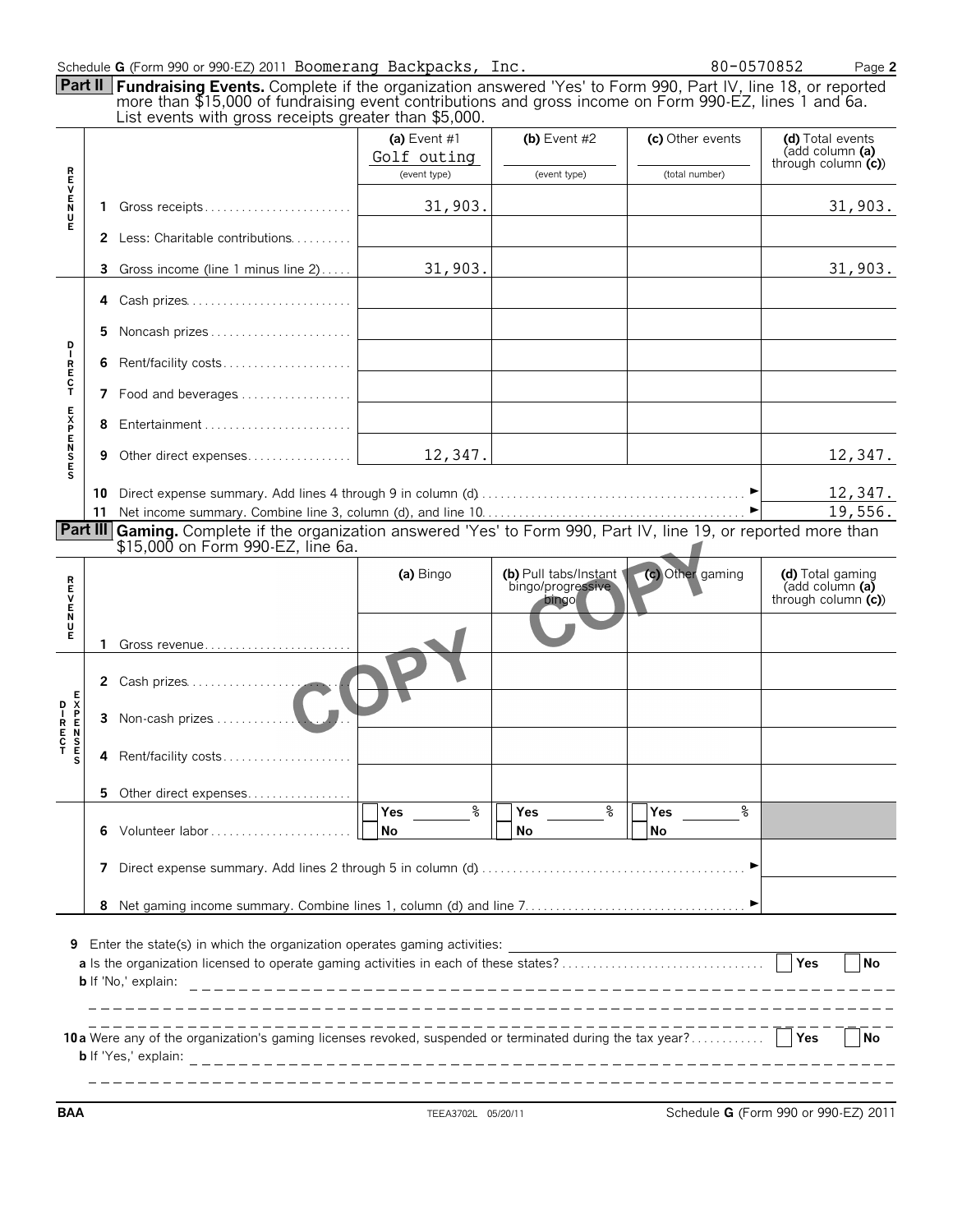|    | Schedule G (Form 990 or 990-EZ) 2011 Boomerang Backpacks, Inc.                                                                                                                                                                                                                                               | 80-0570852      |       | Page 3    |  |  |  |
|----|--------------------------------------------------------------------------------------------------------------------------------------------------------------------------------------------------------------------------------------------------------------------------------------------------------------|-----------------|-------|-----------|--|--|--|
|    |                                                                                                                                                                                                                                                                                                              |                 |       | No        |  |  |  |
|    | 12 Is the organization a grantor, beneficiary or trustee of a trust or a member of a partnership or other entity formed to                                                                                                                                                                                   |                 | l Yes | <b>No</b> |  |  |  |
|    | 13 Indicate the percentage of gaming activity operated in:                                                                                                                                                                                                                                                   |                 |       |           |  |  |  |
|    |                                                                                                                                                                                                                                                                                                              |                 |       | ႜ         |  |  |  |
|    |                                                                                                                                                                                                                                                                                                              | 13 <sub>b</sub> |       | ٥R        |  |  |  |
|    | 14 Enter the name and address of the person who prepares the organization's gaming/special events books and records:                                                                                                                                                                                         |                 |       |           |  |  |  |
|    |                                                                                                                                                                                                                                                                                                              |                 |       |           |  |  |  |
|    | Address $\blacktriangleright$                                                                                                                                                                                                                                                                                |                 |       |           |  |  |  |
|    | 15a Does the organization have a contact with a third party from whom the organization receives gaming revenue?                                                                                                                                                                                              |                 |       | No        |  |  |  |
|    | <b>b</b> If 'Yes,' enter the amount of gaming revenue received by the organization $\triangleright$ \$___________ and the amount                                                                                                                                                                             |                 |       |           |  |  |  |
|    | of gaming revenue retained by the third party $\triangleright$ $\zeta$ ___________.                                                                                                                                                                                                                          |                 |       |           |  |  |  |
|    | c If 'Yes,' enter name and address of the third party:                                                                                                                                                                                                                                                       |                 |       |           |  |  |  |
|    |                                                                                                                                                                                                                                                                                                              |                 |       |           |  |  |  |
|    | Address ►                                                                                                                                                                                                                                                                                                    |                 |       |           |  |  |  |
| 16 | Gaming manager information:                                                                                                                                                                                                                                                                                  |                 |       |           |  |  |  |
|    |                                                                                                                                                                                                                                                                                                              |                 |       |           |  |  |  |
|    | Gaming manager compensation $\triangleright$ $\uparrow$ $\downarrow$ _ _ _ _ _ _ _ _ _ _ _ _                                                                                                                                                                                                                 |                 |       |           |  |  |  |
|    | Description of services provided $\rightarrow$ ___________                                                                                                                                                                                                                                                   |                 |       |           |  |  |  |
|    | Employee<br>Independent contractor<br>Director/officer                                                                                                                                                                                                                                                       |                 |       |           |  |  |  |
|    | 17 Mandatory distributions<br>a Is the organization required under state law to make charitable distributions from the gaming proceeds to retain the                                                                                                                                                         |                 |       |           |  |  |  |
|    |                                                                                                                                                                                                                                                                                                              |                 | Yes   | <b>No</b> |  |  |  |
|    | <b>b</b> Enter the amount of distributions required under state law to be distributed to other exempt organizations or spent in the                                                                                                                                                                          |                 |       |           |  |  |  |
|    | organization's own exempt activities during the tax year $\triangleright$ \$                                                                                                                                                                                                                                 |                 |       |           |  |  |  |
|    | Supplemental Information. Complete this part to provide the explanations required by Part I, line 2b,<br><b>Part IV</b><br>columns (iii) and (v), and Part III, lines 9, 9b, 10b, 15b, 15c, 16, and 17b, as applicable. Also complete<br>this part to provide any additional information (see instructions). |                 |       |           |  |  |  |
|    |                                                                                                                                                                                                                                                                                                              |                 |       |           |  |  |  |
|    |                                                                                                                                                                                                                                                                                                              |                 |       |           |  |  |  |
|    |                                                                                                                                                                                                                                                                                                              |                 |       |           |  |  |  |
|    |                                                                                                                                                                                                                                                                                                              |                 |       |           |  |  |  |
|    |                                                                                                                                                                                                                                                                                                              |                 |       |           |  |  |  |
|    |                                                                                                                                                                                                                                                                                                              |                 |       |           |  |  |  |
|    |                                                                                                                                                                                                                                                                                                              |                 |       |           |  |  |  |
|    |                                                                                                                                                                                                                                                                                                              |                 |       |           |  |  |  |
|    |                                                                                                                                                                                                                                                                                                              |                 |       |           |  |  |  |
|    |                                                                                                                                                                                                                                                                                                              |                 |       |           |  |  |  |
|    |                                                                                                                                                                                                                                                                                                              |                 |       |           |  |  |  |
|    |                                                                                                                                                                                                                                                                                                              |                 |       |           |  |  |  |